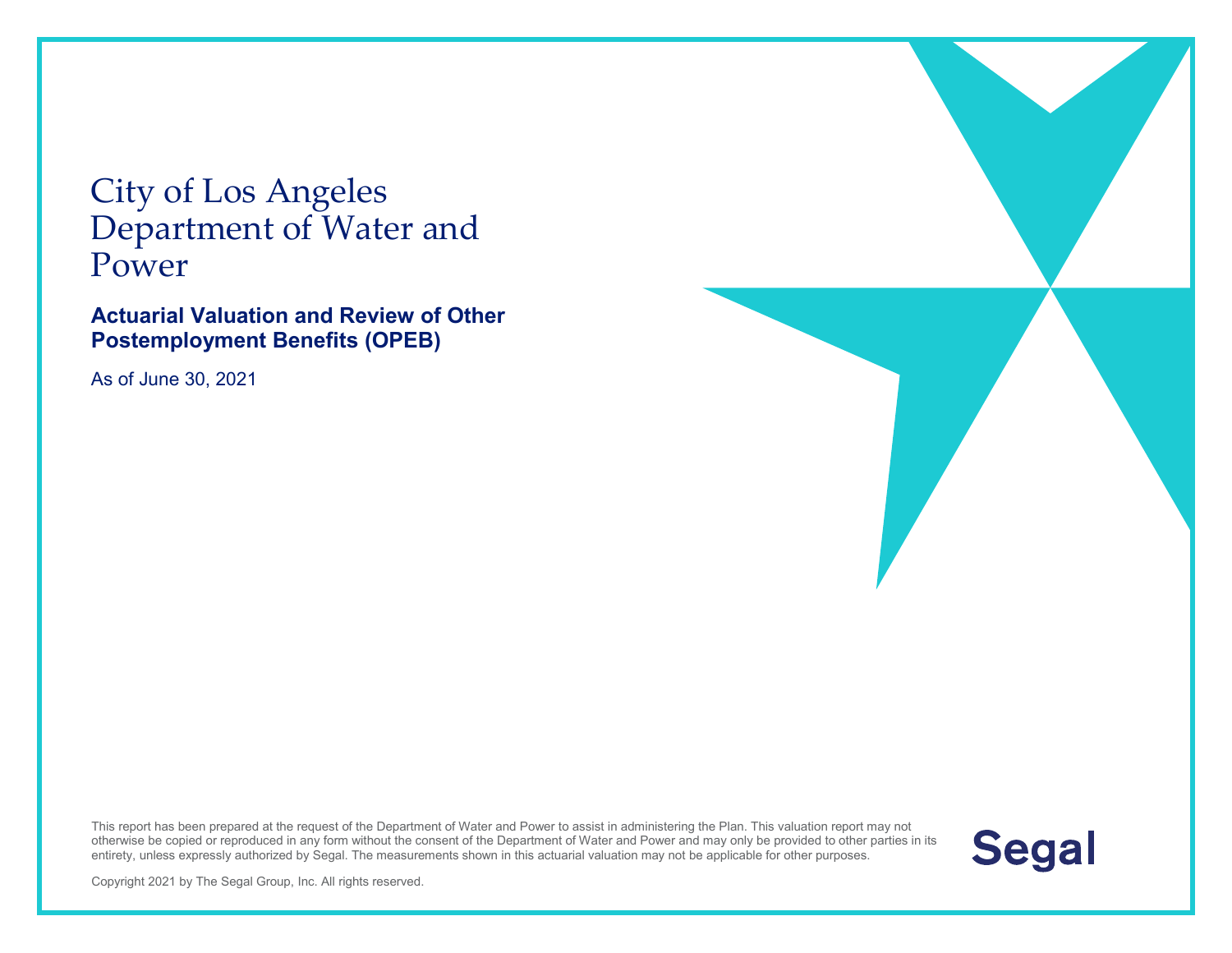

180 Howard Street, Suite 1100 San Francisco, CA 94105-6147 segalco.com T 415.263.8200

December 7, 2021

Ms. Ann Santilli Chief Financial Officer City of Los Angeles Department of Water and Power 111 N. Hope Street, Room 450 Los Angeles, CA 90011

Dear Ann:

We are pleased to submit this Actuarial Valuation and Review of Other Postemployment Benefits (OPEB) as of June 30, 2021. The report summarizes the actuarial data used in the valuation, establishes the Actuarially Determined Contribution (ADC) for the coming year, and analyzes the preceding year's experience. This report was based on the census and financial data provided by the Department of Water and Power (DWP), with exceptions noted for the membership data adjustments in Exhibit II, and the terms of the Plan as communicated to us by DWP. The actuarial calculations were completed under the supervision of Mary Kirby, FSA, MAAA, FCA and Andy Yeung, ASA, MAAA, FCA, EA. The health care trend and other related medical assumptions have been reviewed by Mary Kirby, FSA, MAAA, FCA.

This report was prepared in accordance with generally accepted actuarial principles and practices at the request of DWP to assist in administering the OPEB Plan. The census information and financial information on which our calculations were based was prepared by DWP. That assistance is gratefully acknowledged

This actuarial valuation has been completed in accordance with generally accepted actuarial principles and practices. To the best of our knowledge, the information supplied in this actuarial valuation is complete and accurate. Further, in our opinion, the assumptions used in this valuation and described in Exhibit II are reasonably related to the experience of and the expectations for the Plan. The actuarial projections are based on these assumptions and the plan of benefits as summarized in Exhibit III.

Sincerely,

Segal

Paul Angelo, FSA, MAAA, FCA, EA Senior Vice President and Actuary

JAC/jl

Andy Yeung, ASA, MAAA. Vice President and Actuary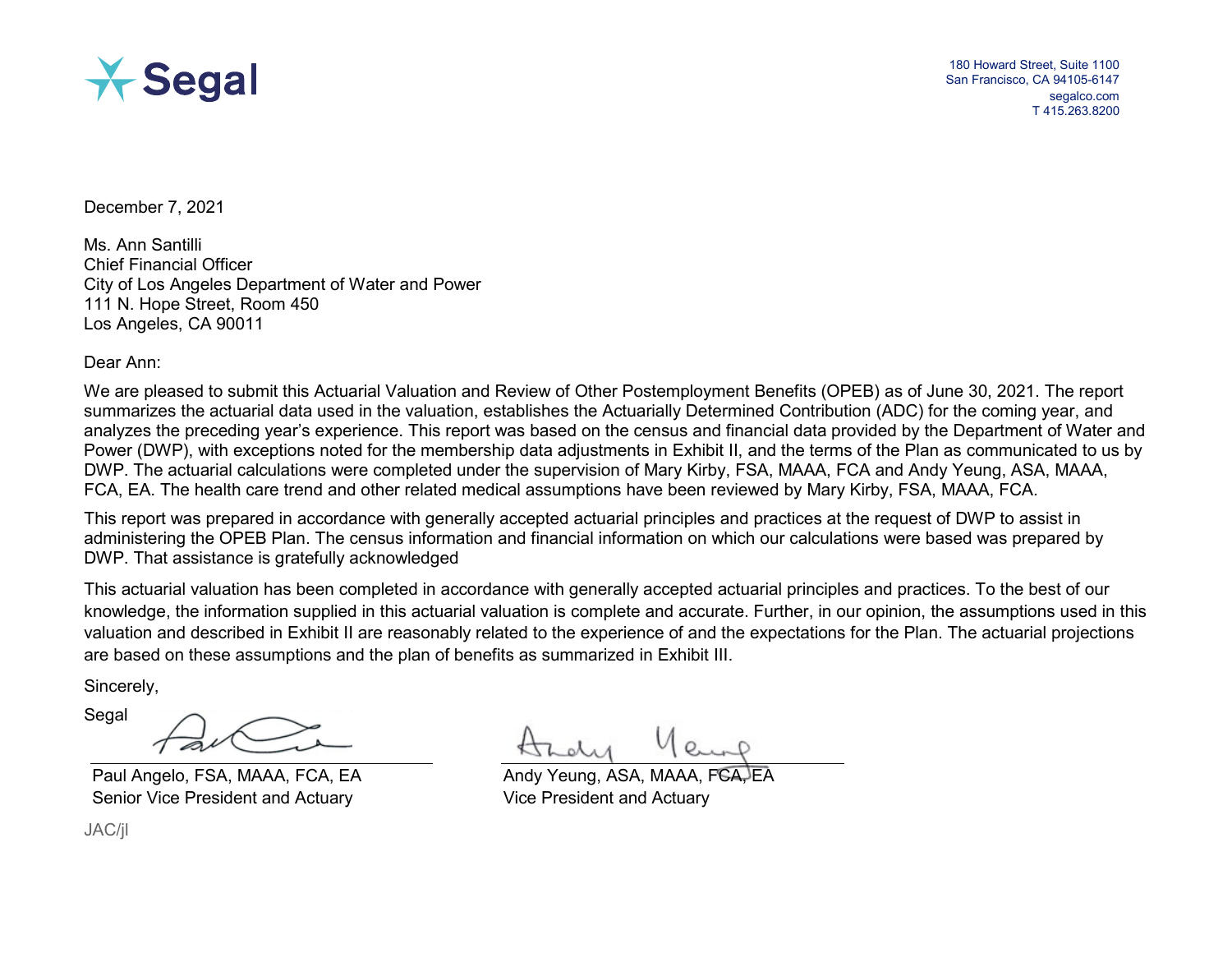# Table of Contents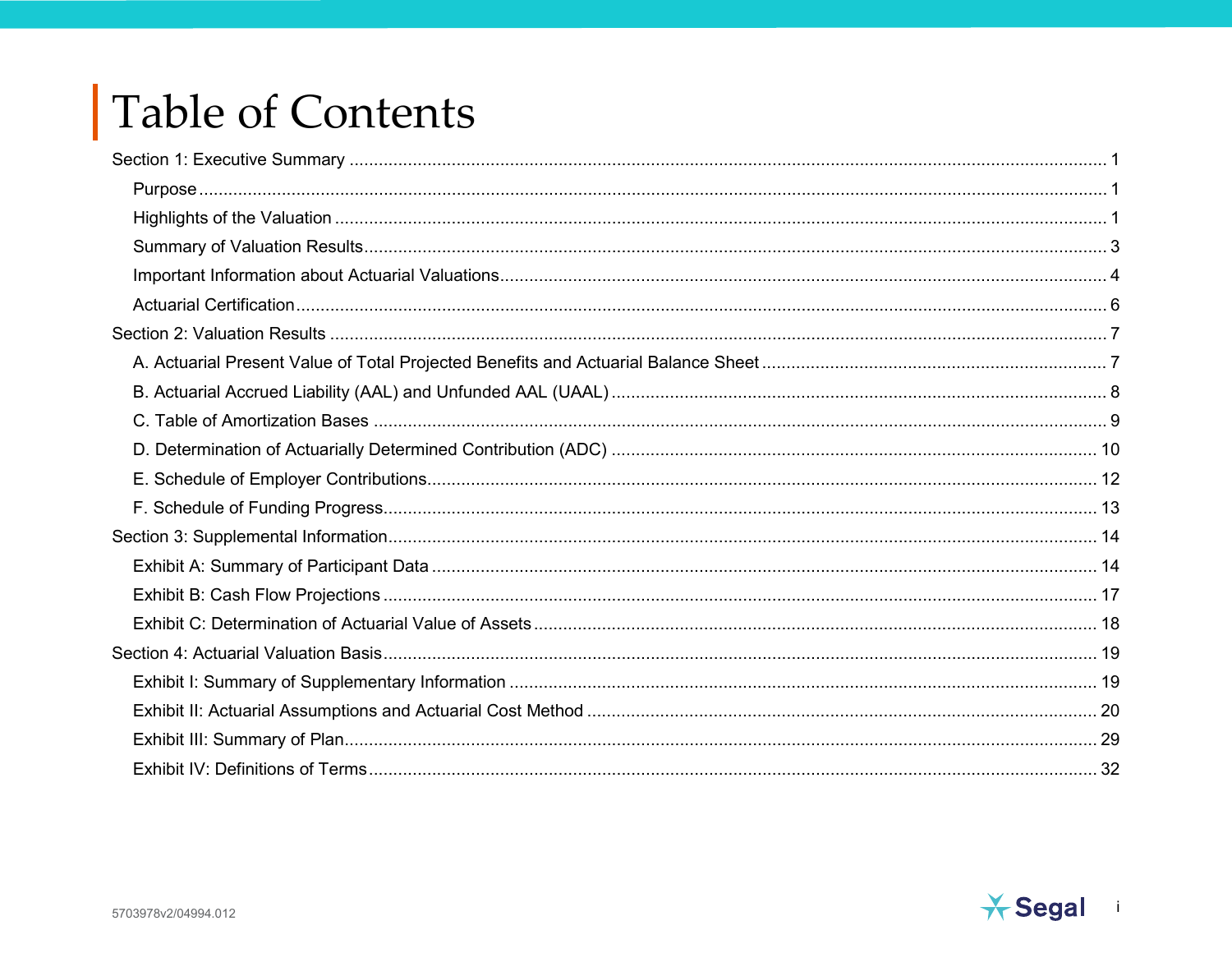## <span id="page-3-4"></span><span id="page-3-3"></span><span id="page-3-1"></span><span id="page-3-0"></span>**Purpose**

This report presents the results of our actuarial valuation of the City of Los Angeles Water and Power (DWP) postretirement medical and dental benefits plan as of June 30, 2021 for funding purposes. The results of the valuation for financial reporting purposes consistent with Governmental Accounting Standards Board (GASB) Statement No. 74 are provided in a separate report.

## <span id="page-3-2"></span>**Highlights of the Valuation**

- 1. The employer has not adopted a formal funding policy. For paying off the unfunded actuarial accrued liability (UAAL), the employer has chosen a single closed (decreasing) amortization period of 30 years beginning June 30, 2005. As of the June 30, 2020 valuation, 15 years remained in the amortization period. However, as of the June 30, 2021 valuation the OPEB Plan is fully funded, i.e., the OPEB Plan has a surplus rather than a UAAL. Absent any statutory requirements to the contrary, we believe this surplus condition calls for a single open (non-decreasing) surplus amortization period of 30 years.<sup>1</sup> We will be strongly recommending the 30-year open surplus amortization period as part of our formal funding policy review and so have prepared this valuation report assuming it will be adopted by the employer.
- 2. The Actuarially Determined Contribution (ADC) rate has decreased from 5.21% of payroll to 4.03% of payroll for the 2021/2022 fiscal year. The decrease in ADC was primarily due to (i) actual investment return on actuarial value (i.e., after asset smoothing) of 11% which is higher than 7% expected in the June 30, 2020 valuation, (ii) actual increase in 2021/2022 premium and subsidy levels of 2.7%, which is lower than expected (as the 2021/2022 Kaiser non-Medicare premiums, upon which the maximum subsidies are based, were projected to increase by 5.9%<sup>[2](#page-3-4)</sup> from 2020/2021), offset to some degree by (iii) updated trend assumptions for projecting medical premiums after 2021/2022 and (iv) updated medical plan election assumptions. Contribution rates are shown separately for Tier 1 and Tier 2 in Section 2D.
- 3. The ratio of the actuarial value of assets (AVA) to the actuarial accrued liability increased from 93.90% to 101.15%. On a market value of assets basis, the funded ratio increased from 92.51% to 113.58%. The unfunded actuarial accrued liability measured using AVA decreased from \$151.8 million to \$(29.6) million (a surplus of assets over liability). A complete reconciliation of the Plan's unfunded actuarial accrued liability is provided in Section 2B.



 $<sup>1</sup>$  A 30-year amortization period will only provide a small amount of surplus to reduce the Department's contribution to a level below the ongoing Normal Cost contributions. This will</sup> provide some safeguard to the Department's budgeting process if a new UAAL were to reemerge in the future due to unfavorable actuarial experience. For instance, this could happen if future market returns were to come in less than anticipated by the investment return assumption.

 $2$  5.9% was equal to the sum of a 6.75% premium increase we assumed for non-Medicare Plans adjusted by the 0.85% average premium reduction we assumed for those plans due to the repeal of the Health Insurance Tax (HIT) expected at the time of the June 30, 2020 valuation.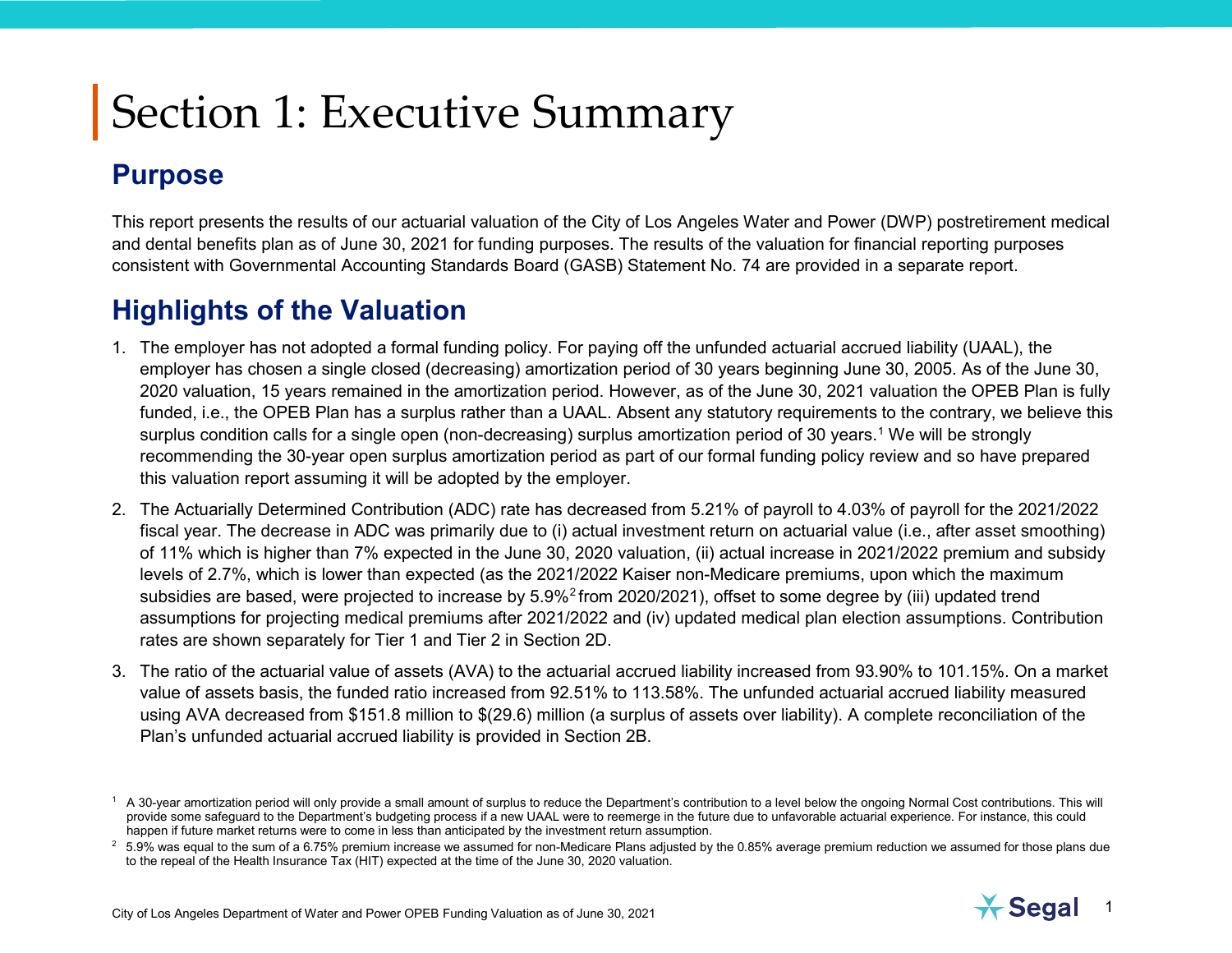- 4. As noted above, the Governmental Accounting Standards (GAS) 74 report with a measurement date of June 30, 2021 for financial reporting purposes for the Plan was provided as a separate report.
- 5. The GAS 75 report with a measurement date of June 30, 2021 for financial reporting purposes for the employer (with a reporting date of June 30, 2022) will be provided in the next few months.
- 6. The actuarial valuation report as of June 30, 2021 is based on financial information as of that date. Changes in the value of assets subsequent to that date are not reflected. Declines in asset values will increase the actuarial cost of the Plan, while increases will decrease the actuarial cost of the Plan.
- 7. It is important to note that this actuarial valuation is based on plan assets as of June 30, 2021. Due to the COVID-19 pandemic, market conditions have changed significantly since the onset of the Public Health Emergency. The Plan's funded status does not reflect short-term fluctuations of the market, but rather is based on the market values on the last day of the Plan Year. Moreover, this actuarial valuation is based on Plan membership data as of March 31, 2021 (adjusted to June 30, 2021 by adding 3 months of age and service) and it does not include any possible short-term or long-term impacts on mortality of the covered population that may emerge after March 31, 2021. While it is impossible to determine how the pandemic will affect market conditions and other demographic experience of the Plan in future valuations, Segal is available to prepare projections of potential outcomes upon request.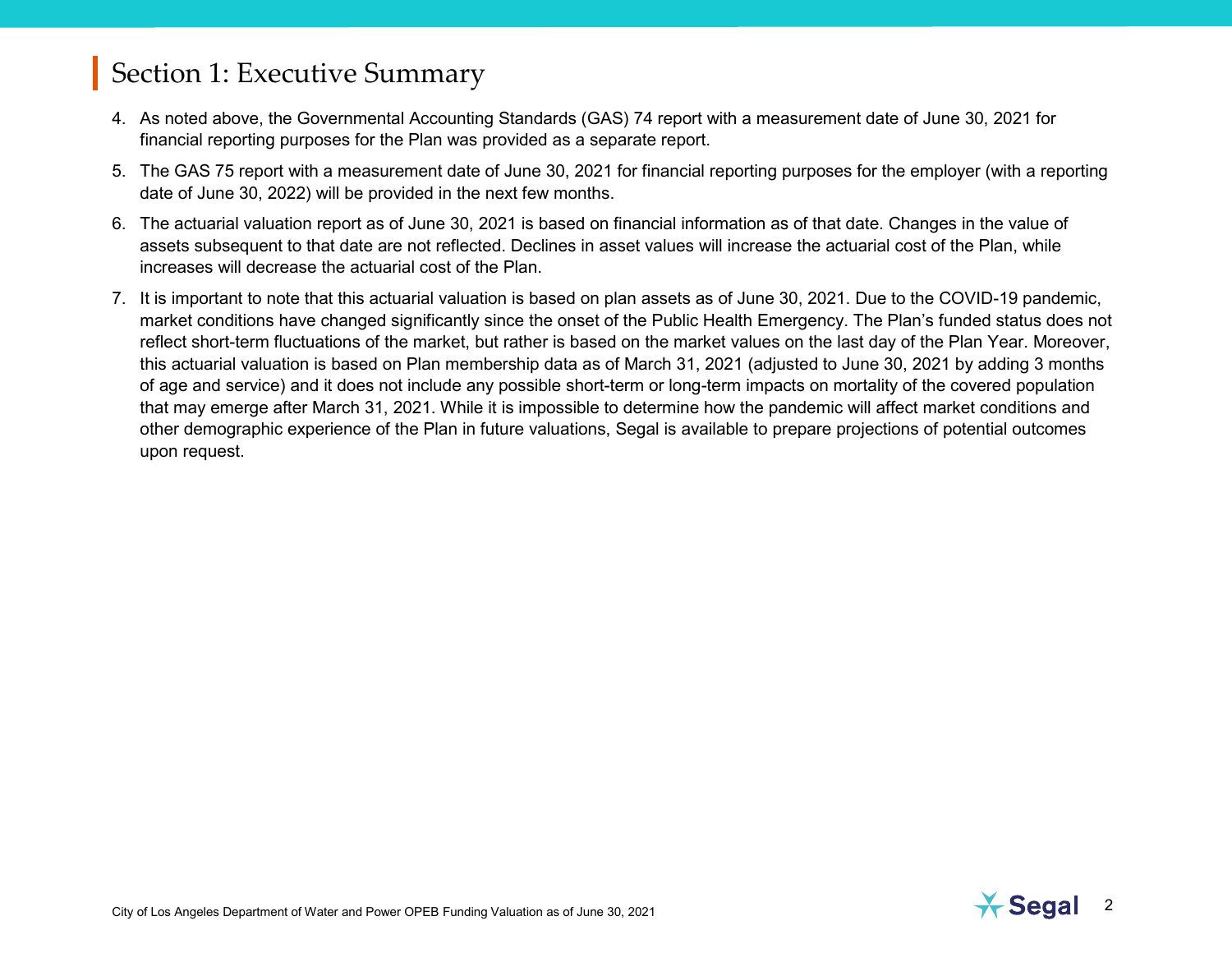### <span id="page-5-0"></span>**Summary of Valuation Results**

|                                                                          | June 30, 2021   | June 30, 2020   |
|--------------------------------------------------------------------------|-----------------|-----------------|
| <b>Actuarial Accrued Liability (AAL)</b>                                 | \$2,569,281,814 | \$2,490,223,378 |
| <b>Actuarial Value of Assets (AVA)</b>                                   | 2,598,916,515   | 2,338,427,041   |
| <b>Unfunded Actuarial Accrued Liability (Surplus) on AVA Basis</b>       | (29, 634, 701)  | 151,796,337     |
| <b>Funded Ratio on AVA Basis</b>                                         | 101.15%         | 93.90%          |
| <b>Market Value of Assets (MVA)</b>                                      | \$2,918,117,246 | \$2,303,713,346 |
| <b>Unfunded Actuarial Accrued Liability (Surplus) on MVA Basis</b>       | (348, 835, 432) | 186,510,032     |
| <b>Funded Ratio on MVA Basis</b>                                         | 113.58%         | 92.51%          |
| <b>Total Participants</b>                                                | 19,037          | 19,099          |
|                                                                          |                 |                 |
| <b>Actuarially Determined Contribution (ADC) for Fiscal Year Ending:</b> | June 30, 2022   | June 30, 2021   |
| Normal cost (beginning of year)                                          | \$49,615,449    | \$48,226,344    |
| Amortization of the unfunded actuarial accrued liability                 | (1,580,620)     | 12,837,468      |
| Adjustment for timing                                                    | 1,652,784       | 2,101,087       |
| Total Actuarially Determined Contribution (payable throughout the year)  | \$49,687,613    | \$63,164,899    |
| Projected total compensation                                             | 1,233,265,179   | 1,211,798,340   |
| ADC as a percentage of pay                                               | 4.03%           | 5.21%           |

### The key valuation results for the current and prior years are shown.

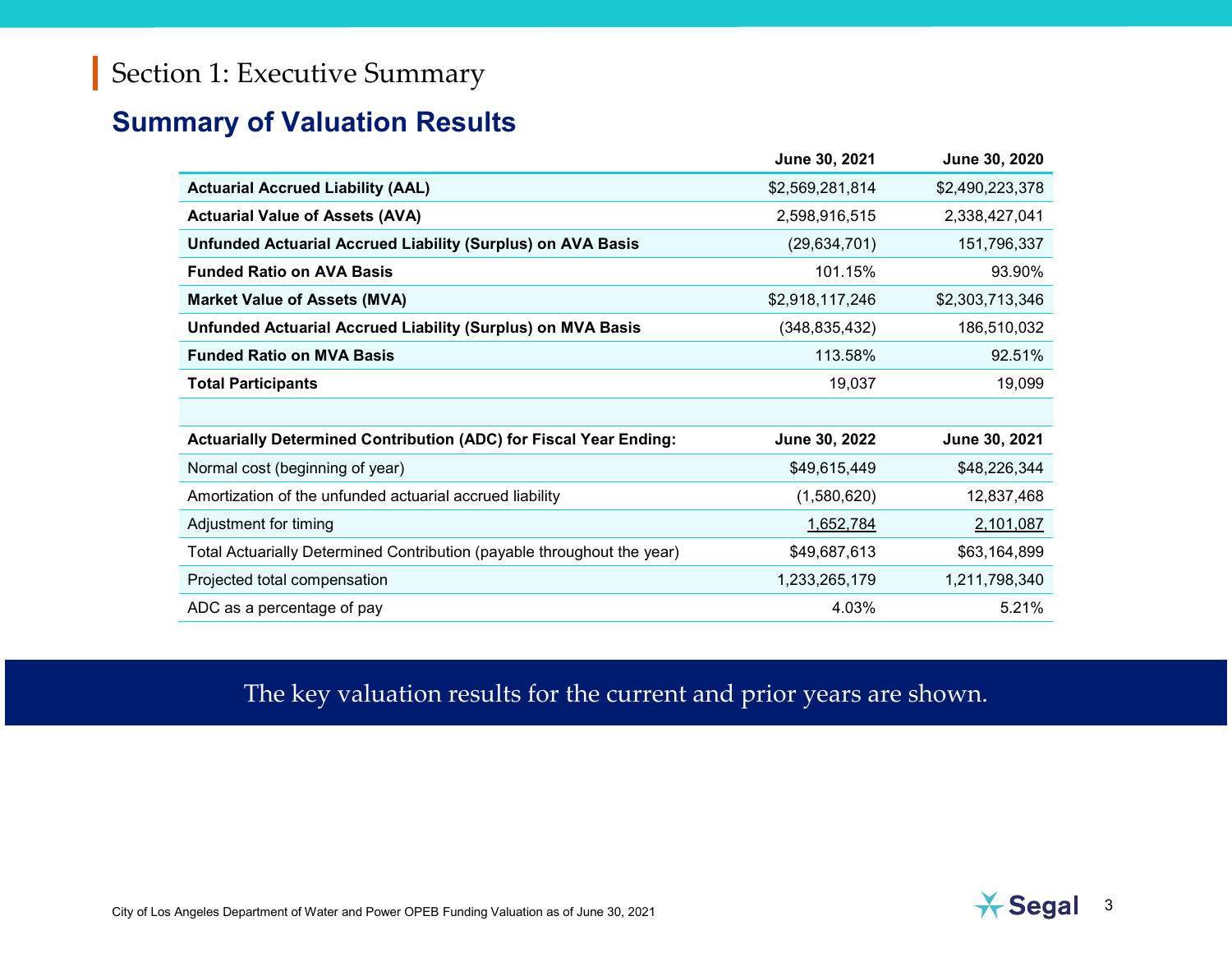## <span id="page-6-0"></span>**Important Information about Actuarial Valuations**

An actuarial valuation is a budgeting tool with respect to the financing of future projected obligations of an OPEB plan. It is an estimated forecast – the actual long-term cost of the plan will be determined by the actual benefits and expenses paid and the actual investment experience of the plan.

In order to prepare a valuation, Segal relies on a number of input items. These include:

| <b>Plan of benefits</b>      | Plan provisions define the rules that will be used to determine benefit payments, and those rules, or the<br>interpretation of them, may change over time. It is important to keep Segal informed with respect to plan<br>provisions and administrative procedures, and to review the plan description in this report to confirm that Segal<br>has correctly interpreted the plan of benefits.                                                                                                                                                                                                                                                                                                                                                                                                                                                                                                                                                                                                                                                                                                                                                                                                                                       |
|------------------------------|--------------------------------------------------------------------------------------------------------------------------------------------------------------------------------------------------------------------------------------------------------------------------------------------------------------------------------------------------------------------------------------------------------------------------------------------------------------------------------------------------------------------------------------------------------------------------------------------------------------------------------------------------------------------------------------------------------------------------------------------------------------------------------------------------------------------------------------------------------------------------------------------------------------------------------------------------------------------------------------------------------------------------------------------------------------------------------------------------------------------------------------------------------------------------------------------------------------------------------------|
| <b>Participant data</b>      | An actuarial valuation for a plan is based on data provided to the actuary by DWP. Segal does not audit such data<br>for completeness or accuracy, other than reviewing it for obvious inconsistencies compared to prior data and other<br>information that appears unreasonable. It is important for Segal to receive the best possible data and to be<br>informed about any known incomplete or inaccurate data.                                                                                                                                                                                                                                                                                                                                                                                                                                                                                                                                                                                                                                                                                                                                                                                                                   |
| <b>Assets</b>                | This valuation is based on the market value of assets as of the valuation date, as provided by DWP.                                                                                                                                                                                                                                                                                                                                                                                                                                                                                                                                                                                                                                                                                                                                                                                                                                                                                                                                                                                                                                                                                                                                  |
| <b>Actuarial assumptions</b> | In preparing an actuarial valuation, Segal projects the benefits to be paid to existing plan participants for the rest<br>of their lives and the lives of their beneficiaries. This projection requires actuarial assumptions as to the probability<br>of death, disability, withdrawal, and retirement of each participant for each year. In addition, the benefits projected<br>to be paid for each of those events in each future year reflect actuarial assumptions as to health care plan trend<br>and enrollment. The projected benefits are then discounted to a present value, based on the assumed rate of<br>return that is expected to be achieved on the plan's assets. There is a reasonable range for each assumption<br>used in the projection and the results may vary materially based on which assumptions are selected. It is<br>important for any user of an actuarial valuation to understand this concept. Actuarial assumptions are periodically<br>reviewed to ensure that future valuations reflect emerging plan experience. While future changes in actuarial<br>assumptions may have a significant impact on the reported results that does not mean that the previous<br>assumptions were unreasonable. |
| <b>Models</b>                | Segal valuation results are based on proprietary actuarial modeling software. The actuarial valuation models<br>generate a comprehensive set of liability and cost calculations that are presented to meet regulatory, legislative<br>and client requirements. Our Actuarial Technology and Systems unit, comprised of both actuaries and<br>programmers, is responsible for the initial development and maintenance of these models. The models have a<br>modular structure that allows for a high degree of accuracy, flexibility and user control. The client team programs<br>the assumptions and the plan provisions, validates the models, and reviews test lives and results, under the<br>supervision of the responsible actuary.                                                                                                                                                                                                                                                                                                                                                                                                                                                                                            |

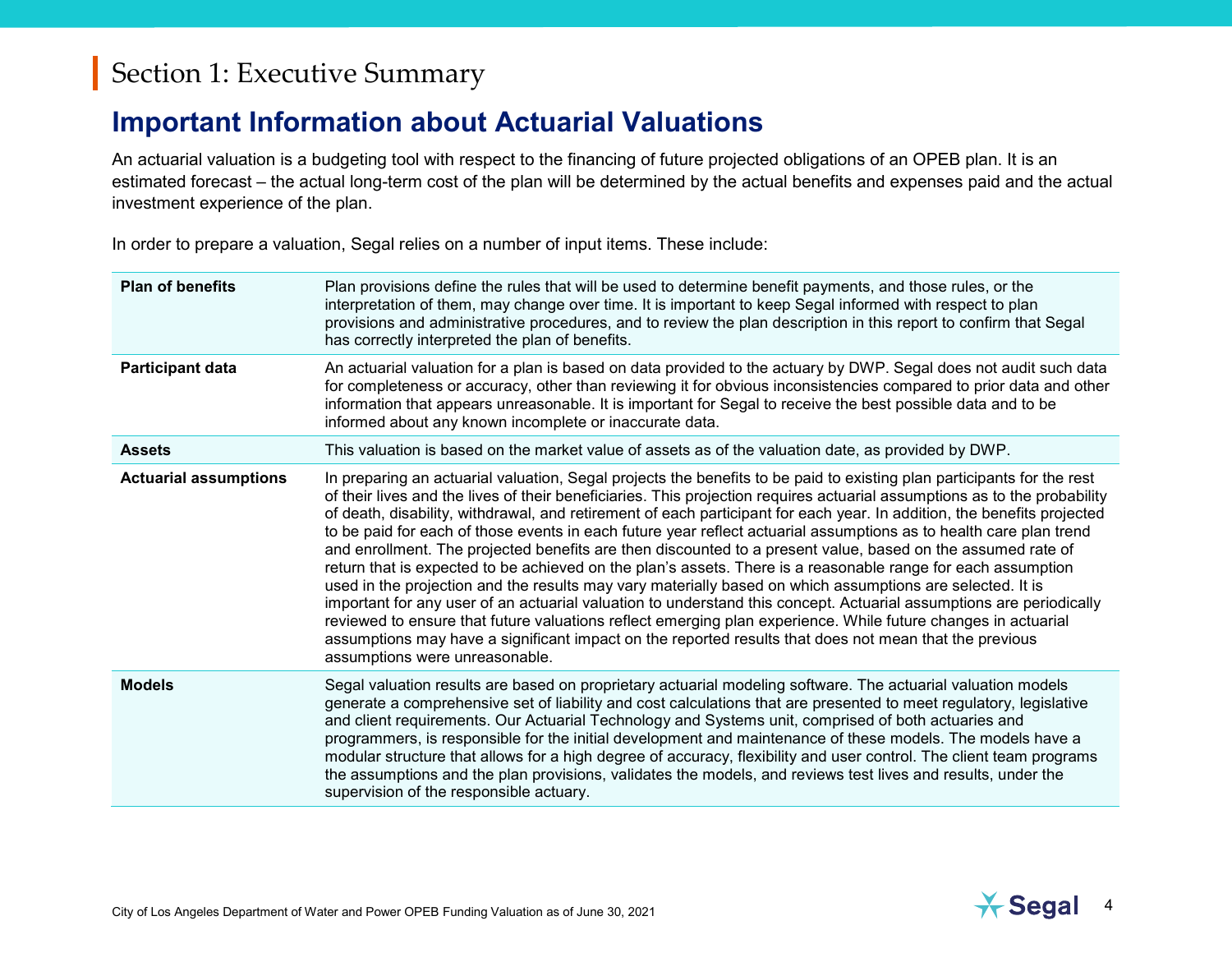The user of Segal's actuarial valuation (or other actuarial calculations) should keep the following in mind:

- The valuation is prepared at the request of DWP. Segal is not responsible for the use or misuse of its report, particularly by any other party.
- An actuarial valuation is a measurement of the plan's assets and liabilities at a specific date. Accordingly, except where otherwise noted, Segal did not perform an analysis of the potential range of future financial measures. The actual long-term cost of the plan will be determined by the actual benefits and expenses paid and the actual investment experience of the plan.
- If DWP is aware of any event or trend that was not considered in this valuation that may materially change the results of the valuation, Segal should be advised, so that we can evaluate it.
- Critical events for a plan include, but are not limited to, decisions about changes in benefits and contributions. The basis for such decisions needs to consider many factors such as the risk of changes in plan enrollment, emerging claims experience and health care trend, not just the current valuation results.
- Segal does not provide investment, legal, accounting, or tax advice. Segal's valuation is based on our understanding of applicable guidance in these areas and of the plan's provisions, but they may be subject to alternative interpretations. DWP should look to their other advisors for expertise in these areas.

As Segal has no discretionary authority with respect to the management or assets of DWP, it is not a fiduciary in its capacity as actuaries and consultants with respect to DWP.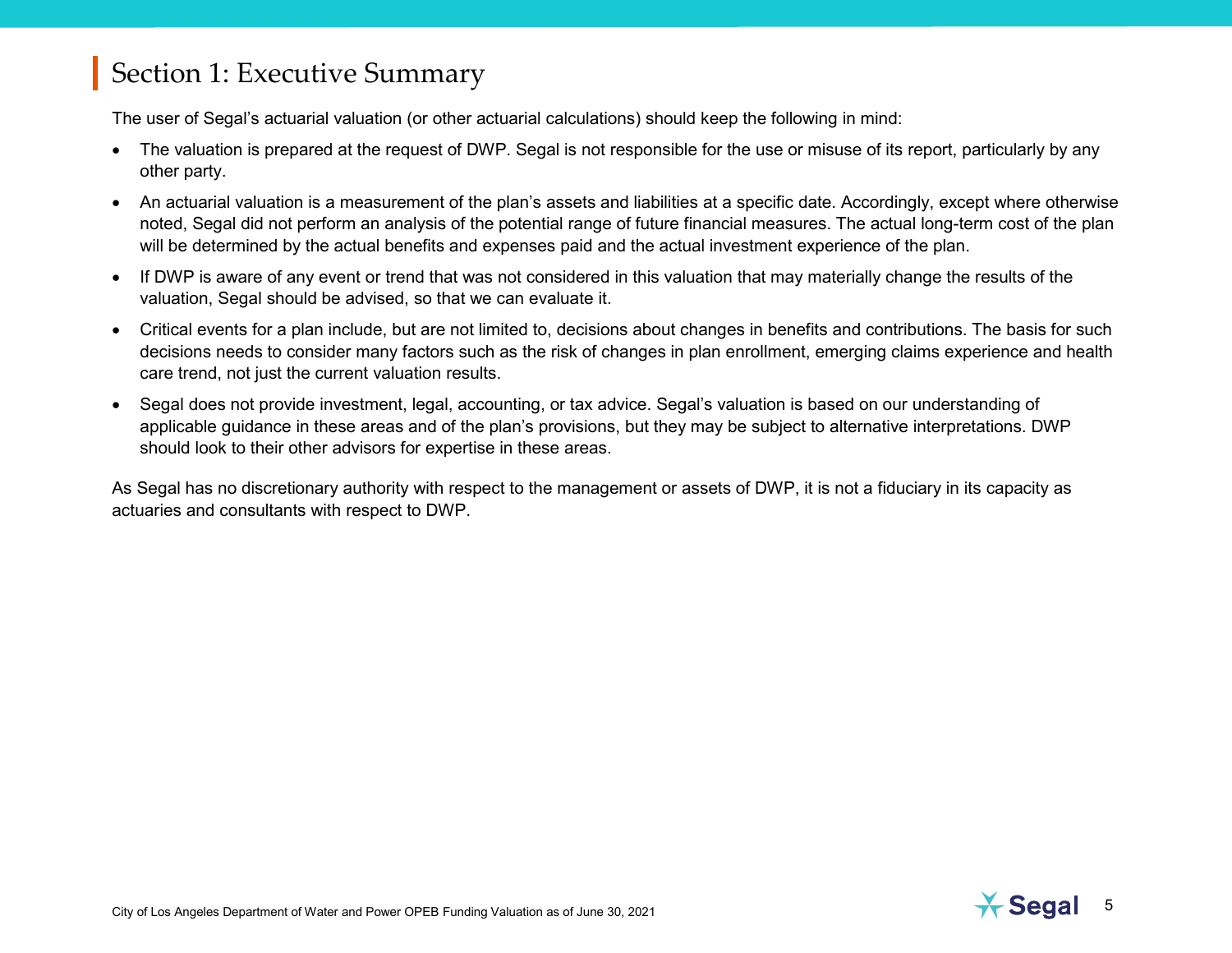### **Actuarial Certification**

December 7, 2021

<span id="page-8-0"></span>This is to certify that Segal, a Member of The Segal Group, Inc. has conducted an actuarial valuation of certain benefit obligations of City of Los Angeles Department of Water and Power's other postemployment benefits program as of June 30, 2021, in accordance with generally accepted actuarial principles and practices.

The actuarial valuation is based on the plan of benefits verified by the Employer and reliance on participant, premium, claims and expense data provided by the Employer or from vendors employed by the Employer with exceptions noted for membership data adjustments in Exhibit II. Segal does not audit the data provided. The accuracy and comprehensiveness of the data is the responsibility of those supplying the data. Segal, however, does review the data for reasonableness and consistency.

The actuarial computations made are for purposes of funding the plan. Determinations for purposes other than funding may be significantly different from the results reported here. Accordingly, additional determinations may be needed for other purposes, such as judging benefit security at termination of the plan, or determining short-term cash flow requirements.

To the best of our knowledge, this report is complete and accurate and in our opinion presents the information necessary to fund the Plan with respect to the benefit obligations addressed. The signing actuaries are members of the Society of Actuaries, the American Academy of Actuaries, and other professional actuarial organizations and collectively meet their "General Qualification Standards for Statements of Actuarial Opinions" to render the actuarial opinion contained herein.

*Mary* Kirb

Mary Kirby, FSA, Senior Vice President and Consulting Actuary

Hady Yeung

Andy Yeung, ASA, MAAA. FCA Vice President and Actuary

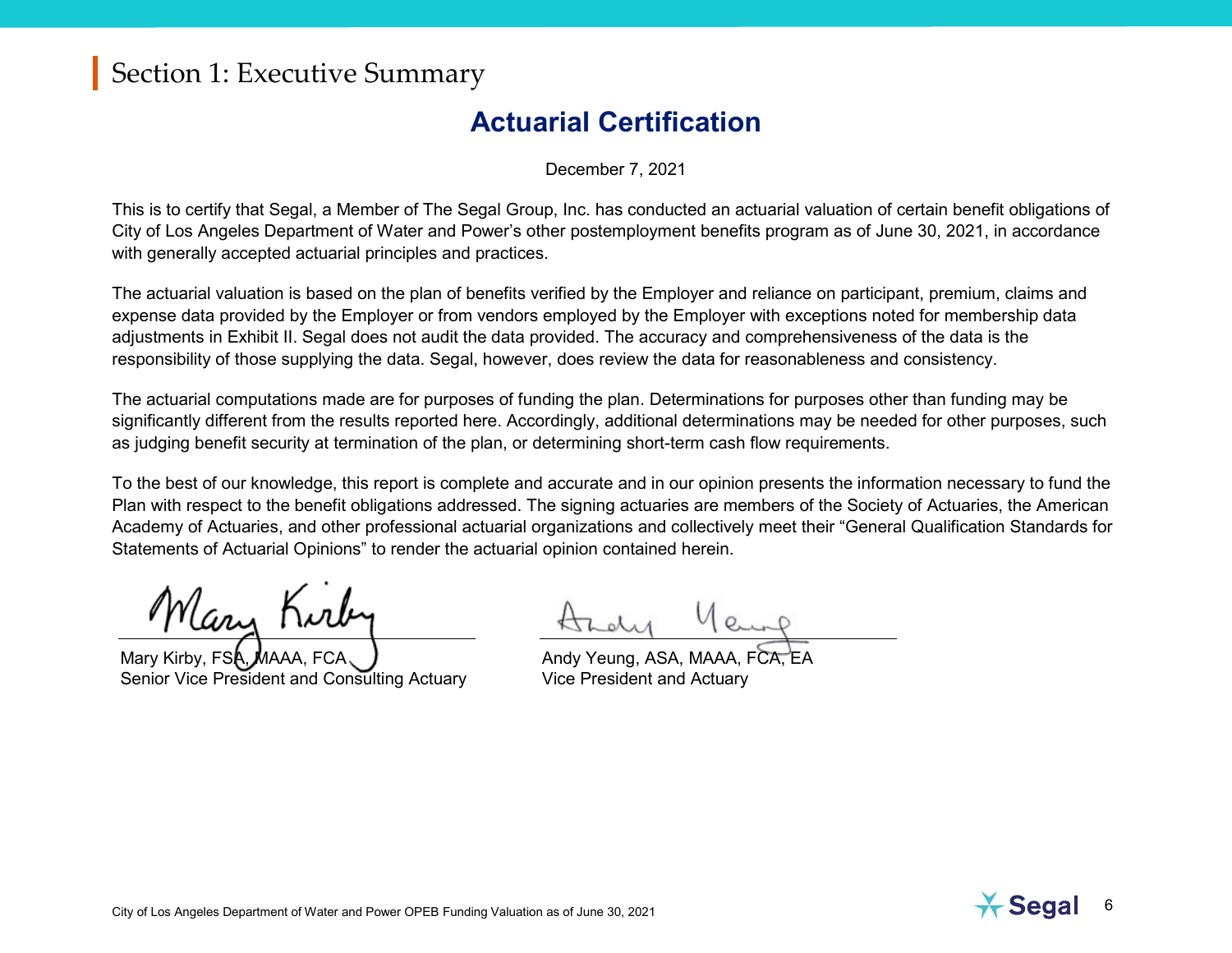### <span id="page-9-1"></span><span id="page-9-0"></span>**A. Actuarial Present Value of Total Projected Benefits and Actuarial Balance Sheet**

The actuarial present value of total projected benefits uses the actuarial assumptions disclosed in Section 4 to calculate the value today of all benefits expected to be paid to current actives and retired plan members. The actuarial balance sheet shows the expected breakdown of how these benefits will be financed.

|                                                           | <b>Actuarial Present Value of Total Projected Benefits</b> |                 |  |
|-----------------------------------------------------------|------------------------------------------------------------|-----------------|--|
|                                                           | June 30, 2021                                              | June 30, 2020   |  |
| <b>Participant Category</b>                               |                                                            |                 |  |
| Current retirees, beneficiaries, and dependents           | \$1,530,703,039                                            | \$1,454,173,533 |  |
| Current active members                                    | 1,600,259,615                                              | 1,572,488,640   |  |
| <b>Total</b>                                              | \$3,130,962,654                                            | \$3,026,662,173 |  |
|                                                           | <b>Actuarial Balance Sheet</b>                             |                 |  |
|                                                           | June 30, 2021                                              | June 30, 2020   |  |
| <b>Assets</b>                                             |                                                            |                 |  |
| Actuarial value of assets                                 | \$2,598,916,515                                            | \$2,338,427,041 |  |
| Present value of future normal costs<br>$2_{-}$           | 561,680,840                                                | 536,438,795     |  |
| Unfunded actuarial accrued liability<br>3.                | (29, 634, 701)                                             | 151,796,337     |  |
| <b>Present value of current and future assets</b><br>4.   | \$3,130,962,654                                            | \$3,026,662,173 |  |
| <b>Liabilities</b>                                        |                                                            |                 |  |
| Actuarial present value of total projected benefits<br>5. | \$3,130,962,654                                            | \$3,026,662,173 |  |

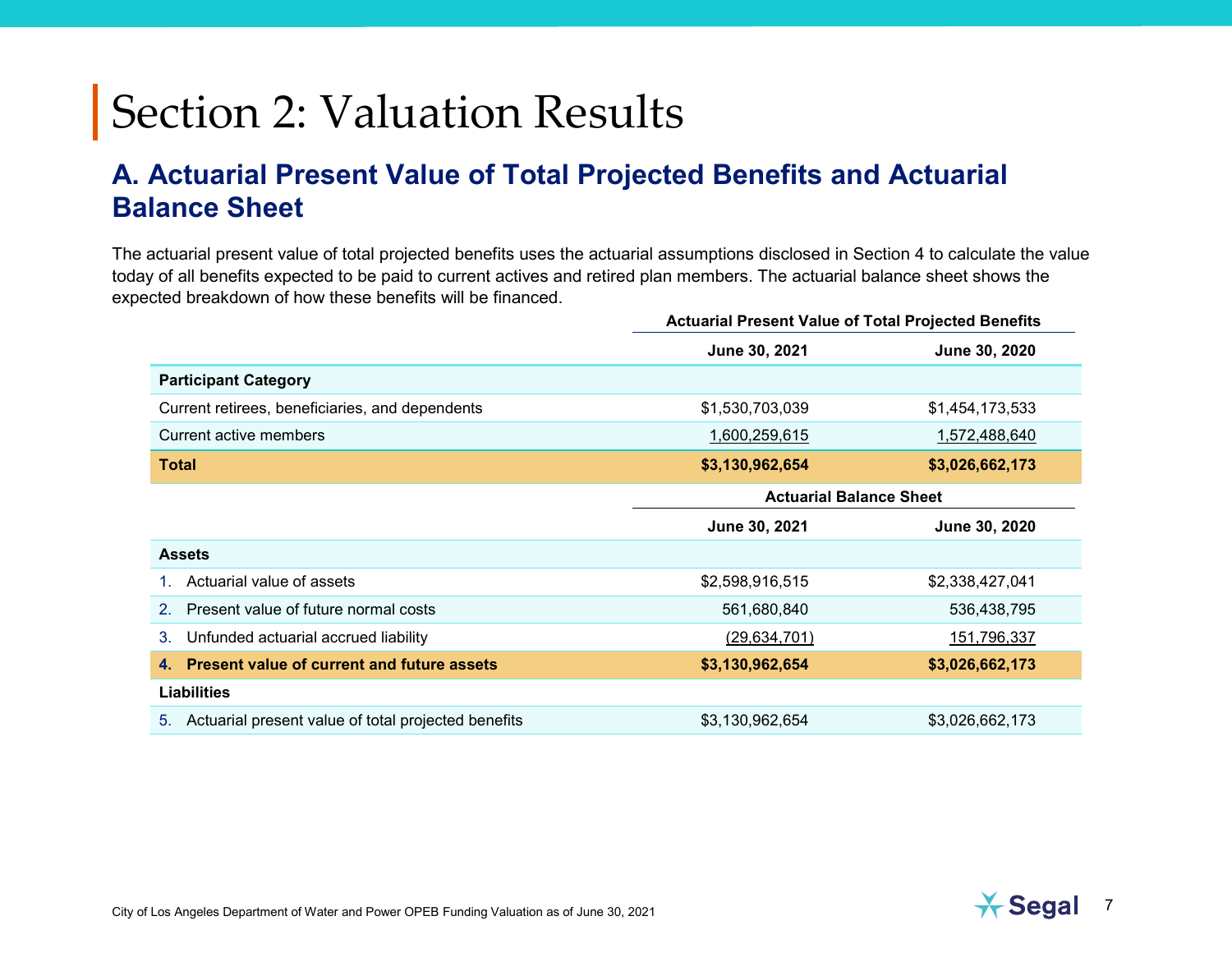## <span id="page-10-0"></span>**B. Actuarial Accrued Liability (AAL) and Unfunded AAL (UAAL)**

The actuarial accrued liability shows that portion of the actuarial present value of total projected benefits allocated to periods prior to the valuation date by the actuarial cost method. The chart below shows the portion of the liability for active and inactive members, and reconciles the unfunded actuarial accrued liability from last year to this year.

|                                                                                      | <b>June 30, 2021</b> | <b>June 30, 2020</b> |  |  |  |
|--------------------------------------------------------------------------------------|----------------------|----------------------|--|--|--|
| <b>Participant Category</b>                                                          |                      |                      |  |  |  |
| Current retirees, beneficiaries, and dependents                                      | \$1,530,703,039      | \$1,454,173,533      |  |  |  |
| Current active members                                                               | 1,038,578,775        | 1,036,049,845        |  |  |  |
| <b>Total actuarial accrued liability</b>                                             | \$2,569,281,814      | \$2,490,223,378      |  |  |  |
| Actuarial value of assets                                                            | 2,598,916,515        | 2,338,427,041        |  |  |  |
| Unfunded actuarial accrued liability                                                 | \$(29,634,701)       | \$151,796,337        |  |  |  |
| Development of Unfunded Actuarial Accrued Liability for the Year Ended June 30, 2021 |                      |                      |  |  |  |
| Unfunded actuarial accrued liability as of June 30, 2020<br>1.                       |                      | \$151,796,337        |  |  |  |
| Employer normal cost at beginning of year<br>2.                                      |                      | 48,226,344           |  |  |  |
| Total employer contributions<br>3.                                                   |                      | (110, 261, 019)      |  |  |  |
| Interest on 1, 2 and 3<br>4.                                                         |                      | 10,142,452           |  |  |  |
| Expected unfunded actuarial accrued liability (sum of $1 - 4$ )<br>5.                |                      | \$99,904,114         |  |  |  |
| Change due to investment experience losses after asset smoothing<br>6.               |                      | (96, 613, 358)       |  |  |  |
| Change due to non-investment experience losses<br>7.                                 |                      | (27,007,706)         |  |  |  |
| Change due to premiums on average, increasing less than expected<br>8.               |                      | (91, 393, 409)       |  |  |  |
| Change due to updating health trend assumptions<br>9.                                |                      | 85,418,802           |  |  |  |
| 10. Change due to other changes in assumptions and methods                           |                      | 56,856               |  |  |  |
| 11. Subtotal of $6 - 11$                                                             |                      | \$(129, 538, 815)    |  |  |  |
| 12. Unfunded actuarial accrued liability as of June 30, 2021                         |                      | \$(29, 634, 701)     |  |  |  |

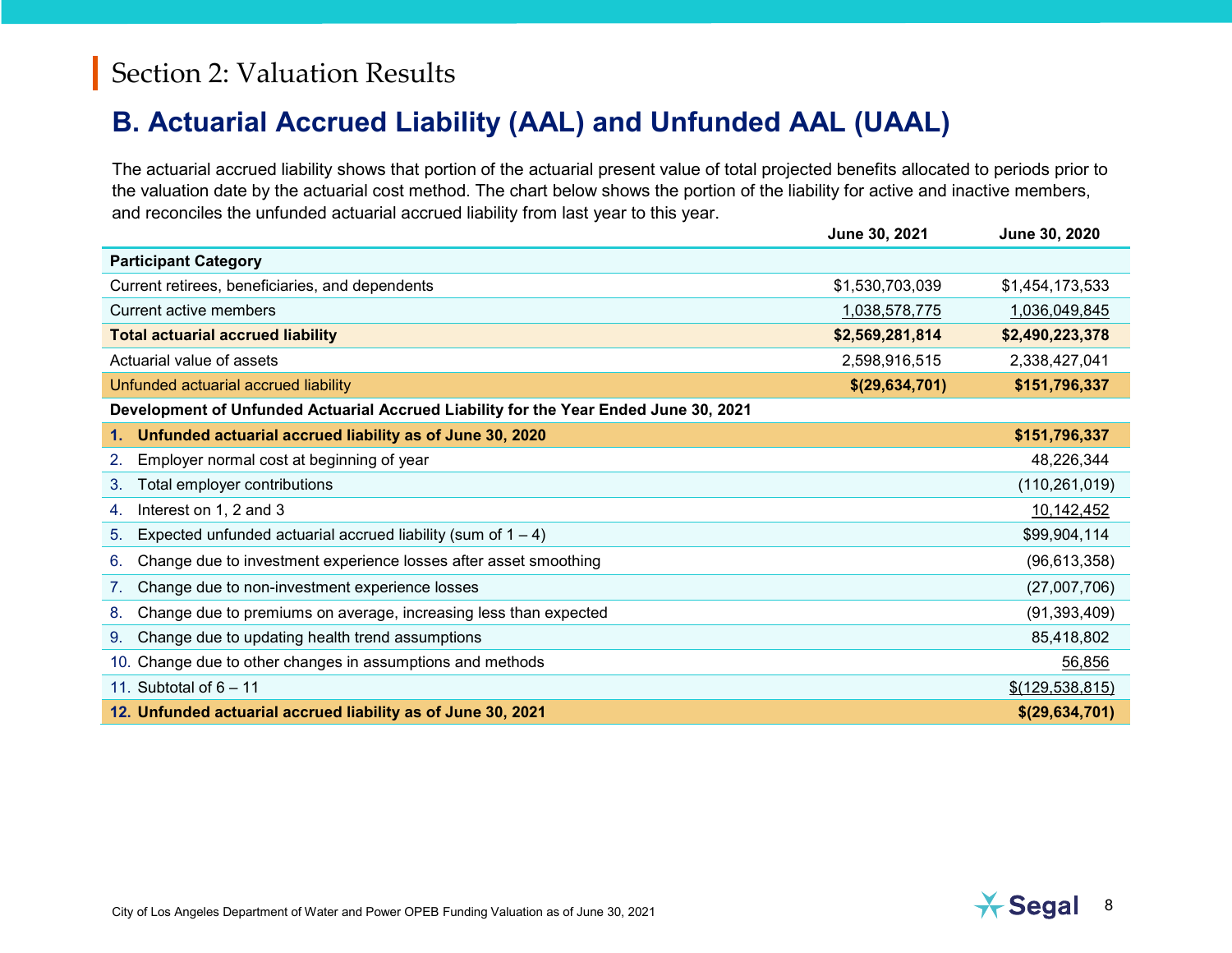### <span id="page-11-0"></span>**C. Table of Amortization Bases**

DWP is currently working with Segal to develop a formal written funding policy. To date, the employer has chosen a single closed (decreasing) UAAL amortization period of 30 years from June 30, 2005, with 14 years remaining as of June 30, 2021. However, when the Plan has a surplus (UAAL is negative or assets are in excess of the actuarial accrued liability), model practice is to amortize the surplus over a single open (non-decreasing) period of 30 years. Accordingly, as part of the June 30, 2021 valuation we are recommending surplus amortization using a single open 30-year period.

Normal cost less amortization of the negative UAAL (Surplus) using the following basis:

- 1. 30-year amortization beginning June 30, 2021 and
- 2. UAAL (Surplus) amortized as a level percent of payroll.

| 'ype                 | Date<br><b>Established</b> | <b>Initial</b><br>Amount | <b>Initial Period</b> | Outstanding<br><b>Balance</b> | Years<br>Remaining | Amortization<br>Amount* |
|----------------------|----------------------------|--------------------------|-----------------------|-------------------------------|--------------------|-------------------------|
| Total UAAL (Surplus) | 06/30/2021                 | \$(29,634,701)           | 30                    | \$(29,634,701)                | 30                 | \$(1,580,620)           |

\*Level percent of payroll

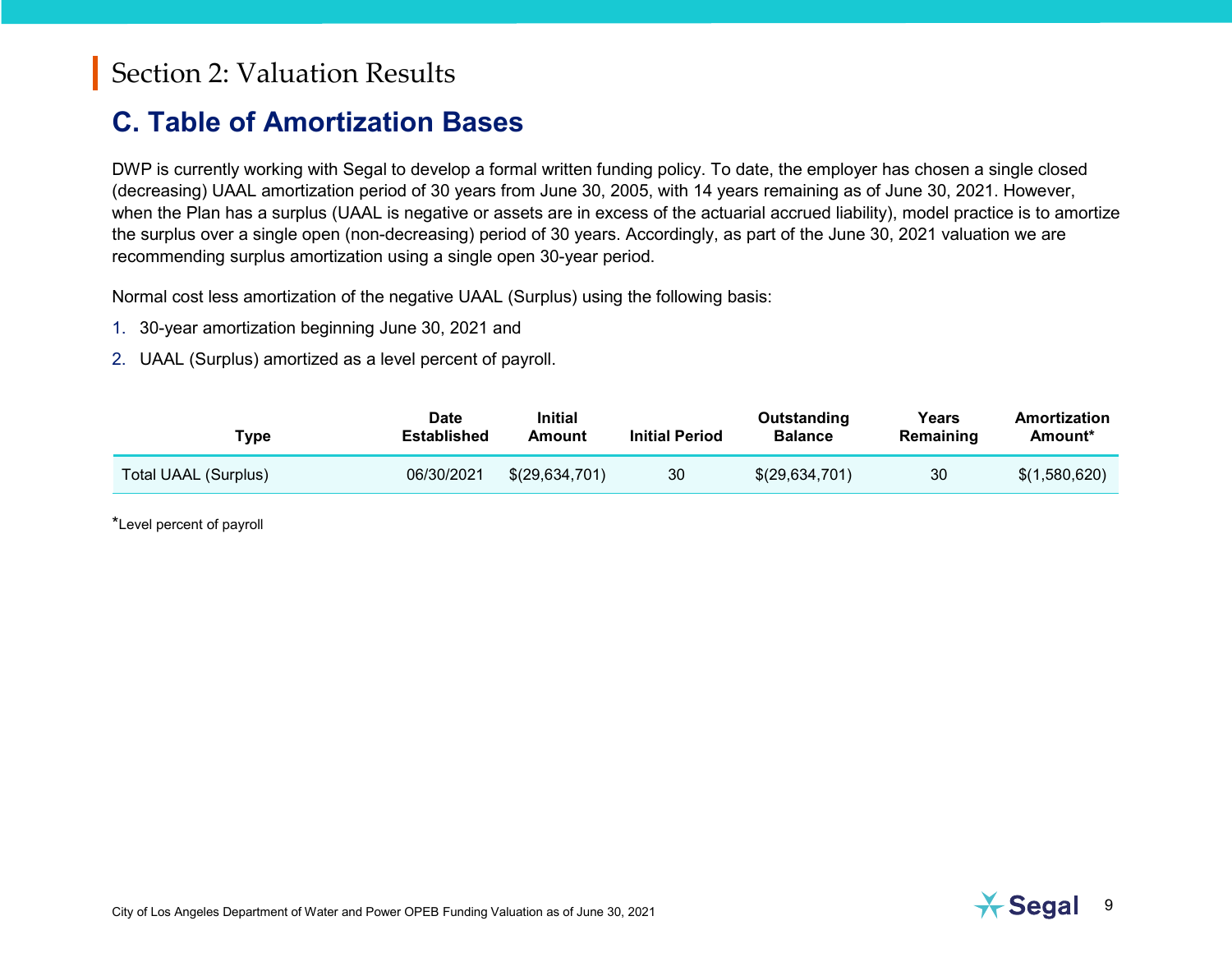## <span id="page-12-0"></span>**D. Determination of Actuarially Determined Contribution (ADC)**

As described on the previous page, the calculation of the ADC consists of adding the Normal Cost of the plan to an amortization payment. The resulting sum is then adjusted with interest assuming that the annual cost will be contributed throughout the fiscal year.

The primary reasons behind the decrease in the ADC from the prior valuation were better than expected investment experience after smoothing, and medical premiums for 2021-2022 lower than projected in the prior valuation.

#### Total Plan

|    |                                                                                   | ADC Determined as of                  |                               |                 |                               |
|----|-----------------------------------------------------------------------------------|---------------------------------------|-------------------------------|-----------------|-------------------------------|
|    |                                                                                   | June 30, 2021<br><b>June 30, 2020</b> |                               |                 |                               |
|    |                                                                                   | Amount                                | Percentage of<br>Compensation | Amount          | Percentage of<br>Compensation |
|    | Normal cost                                                                       | \$49,615,449                          | 4.02%                         | \$48,226,344    | 3.98%                         |
| 2. | Amortization of the UAAL (Surplus)                                                | (1,580,620)                           | (0.13%)                       | 12,837,468      | 1.06%                         |
| 3. | Adjustment for timing                                                             | 1,652,784                             | 0.14%                         | 2,101,087       | 0.17%                         |
| 4. | <b>Total Actuarially Determined Contribution</b><br>(payable throughout the year) | \$49,687,613                          | 4.03%                         | \$63,164,899    | 5.21%                         |
| 5. | <b>Total Projected Compensation</b>                                               | \$1,233,265,179                       |                               | \$1,211,798,340 |                               |

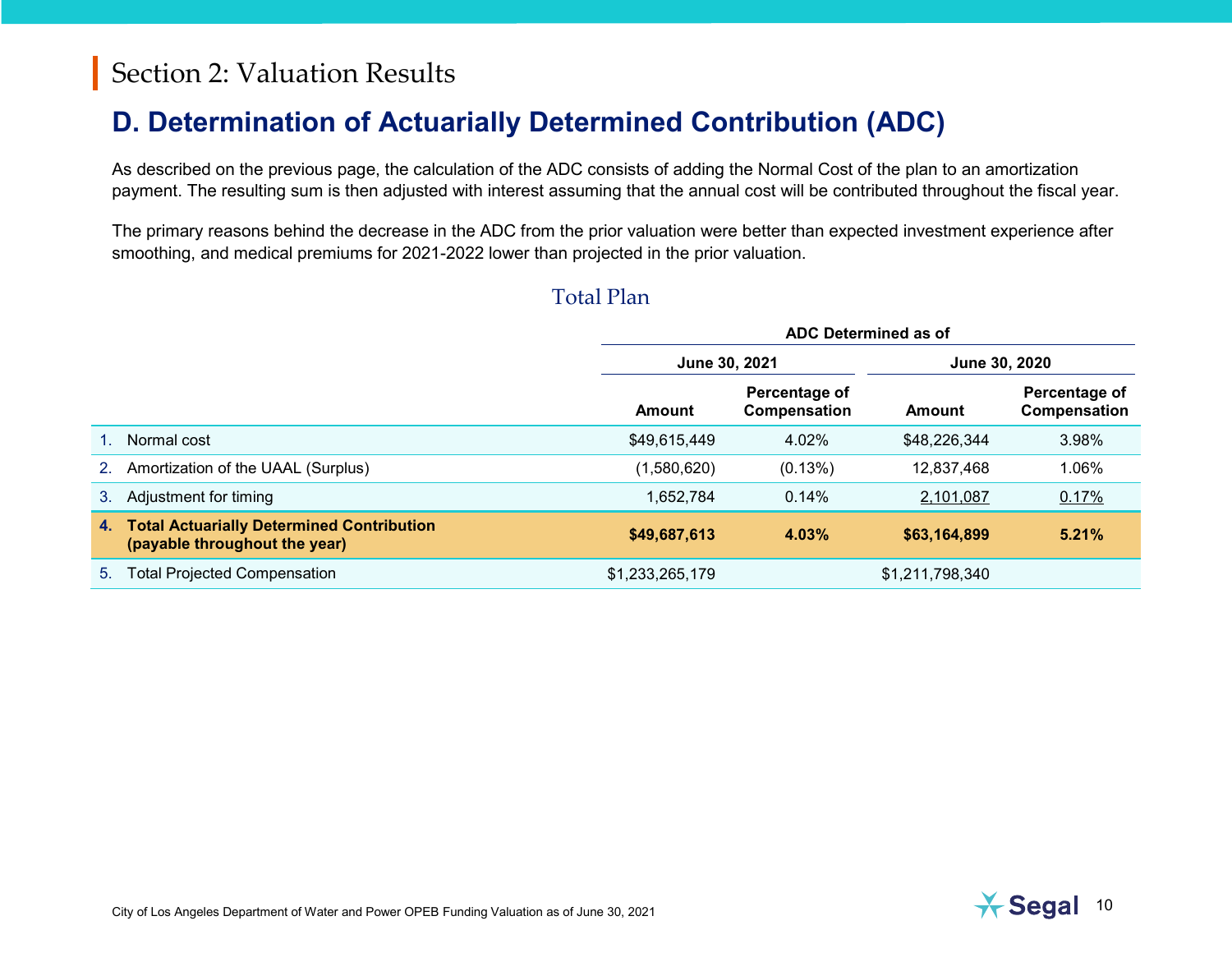#### Tier 1

|                |                                                                                   | ADC Determined as of |                                |               |                               |
|----------------|-----------------------------------------------------------------------------------|----------------------|--------------------------------|---------------|-------------------------------|
|                |                                                                                   |                      | June 30, 2021<br>June 30, 2020 |               |                               |
|                |                                                                                   | Amount               | Percentage of<br>Compensation  | Amount        | Percentage of<br>Compensation |
|                | Normal cost                                                                       | \$31,182,620         | 4.17%                          | \$32,530,645  | 4.16%                         |
| 2 <sub>1</sub> | Amortization of the UAAL (Surplus)                                                | (949, 102)           | (0.13%)                        | 8,279,761     | 1.06%                         |
| 3.             | Adjustment for timing                                                             | 1,040,276            | 0.14%                          | 1,404,207     | 0.18%                         |
| 4.             | <b>Total Actuarially Determined Contribution</b><br>(payable throughout the year) | \$31,273,794         | 4.18%                          | \$42,214,613  | 5.40%                         |
| 5.             | <b>Total Projected Compensation</b>                                               | \$747,482,480        |                                | \$781,826,000 |                               |

#### Tier 2

|         |                                                                                   | ADC Determined as of |                               |               |                               |
|---------|-----------------------------------------------------------------------------------|----------------------|-------------------------------|---------------|-------------------------------|
|         |                                                                                   | June 30, 2021        |                               | June 30, 2020 |                               |
|         |                                                                                   | Amount               | Percentage of<br>Compensation | Amount        | Percentage of<br>Compensation |
|         | Normal cost                                                                       | \$18,432,829         | 3.79%                         | \$15,695,699  | 3.65%                         |
| 2.      | Amortization of the UAAL (Surplus)                                                | (631, 518)           | (0.13%)                       | 4,557,707     | 1.06%                         |
| $3_{-}$ | Adjustment for timing                                                             | 612,508              | 0.13%                         | 696,880       | 0.16%                         |
| 4.      | <b>Total Actuarially Determined Contribution</b><br>(payable throughout the year) | \$18,413,819         | 3.79%                         | \$20,950,286  | 4.87%                         |
| 5.      | <b>Total Projected Compensation</b>                                               | \$485,782,699        |                               | \$429,972,340 |                               |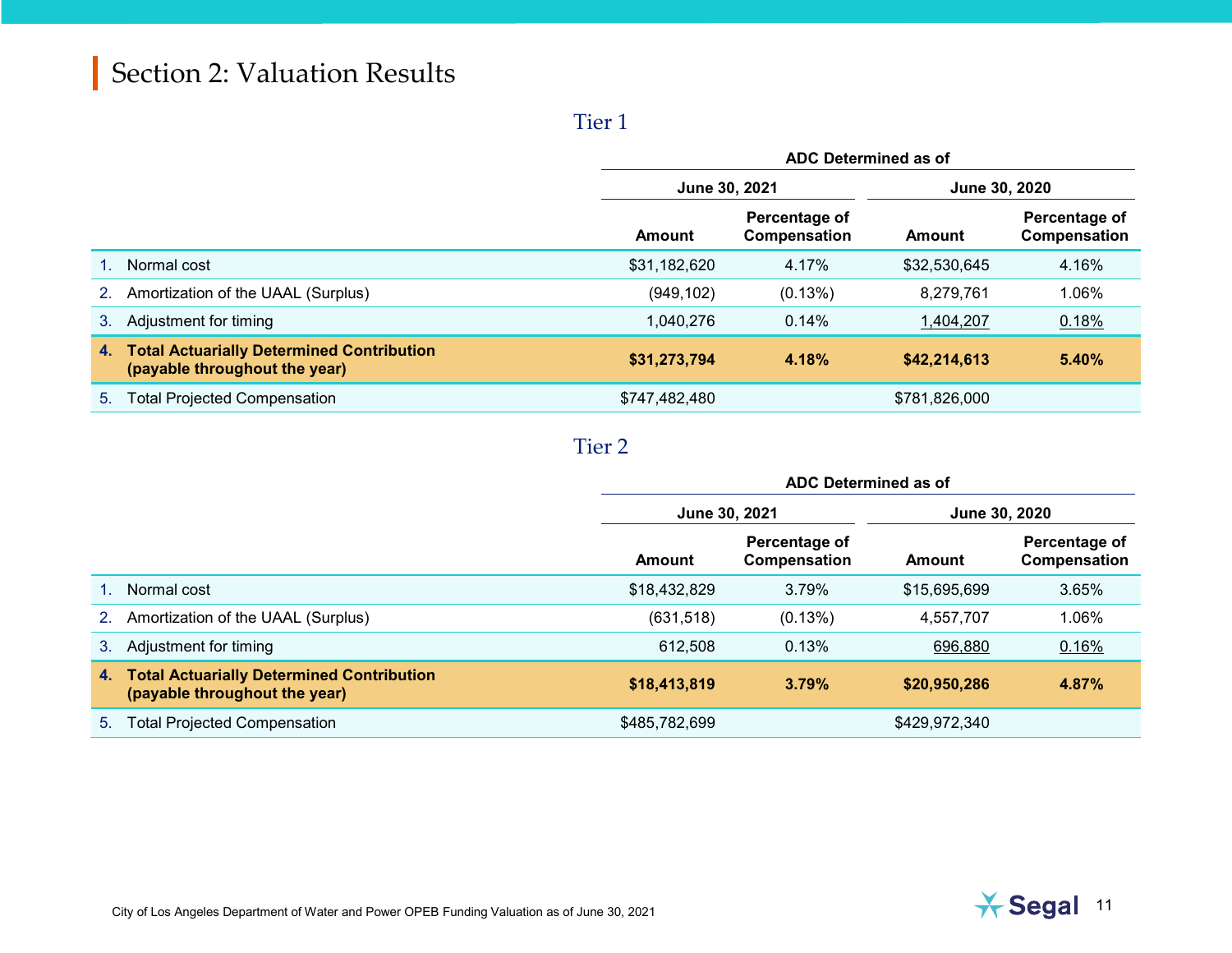## <span id="page-14-2"></span><span id="page-14-1"></span><span id="page-14-0"></span>**E. Schedule of Employer Contributions**

| <b>Fiscal Year Ended June 30</b> | <b>Actuarially Determined Contributions<sup>1</sup></b> | Actual Contributions <sup>1, 2</sup> | <b>Percentage Contributed</b> |
|----------------------------------|---------------------------------------------------------|--------------------------------------|-------------------------------|
| 2017                             | \$93,920,143                                            | \$91,023,926                         | 96.92%                        |
| 2018                             | 85,339,091                                              | 95,918,712                           | 112.40%                       |
| 2019                             | 80,850,687                                              | 102,631,460                          | 126.94%                       |
| 2020                             | 95,375,489                                              | 110.444.724                          | 115.80%                       |
| 2021                             | 63,164,899                                              | 110.261.019                          | 174.56%                       |
| 2022                             | 49,687,613                                              | Not Made Yet                         | N/A                           |

<sup>1</sup> Payable throughout the year.

<sup>2</sup> Contributions were:

| Fiscal Year | Contribution towards insurance premiums<br>(A) | Contributions towards administrative expenses<br>(B) | <b>Total Department contributions</b><br>$(A) + (B)$ |
|-------------|------------------------------------------------|------------------------------------------------------|------------------------------------------------------|
| 2016-2017   | \$90,310,419                                   | \$713,507                                            | \$91,023,926                                         |
| 2017-2018   | 95,233,622                                     | 685,090                                              | 95,918,712                                           |
| 2018-2019   | 101,594,970                                    | 1,036,490                                            | 102,631,460                                          |
| 2019-2020   | 109,401,181                                    | 1,043,543                                            | 110.444.724                                          |
| 2020-2021   | 109,282,435                                    | 978,584                                              | 110,261,019                                          |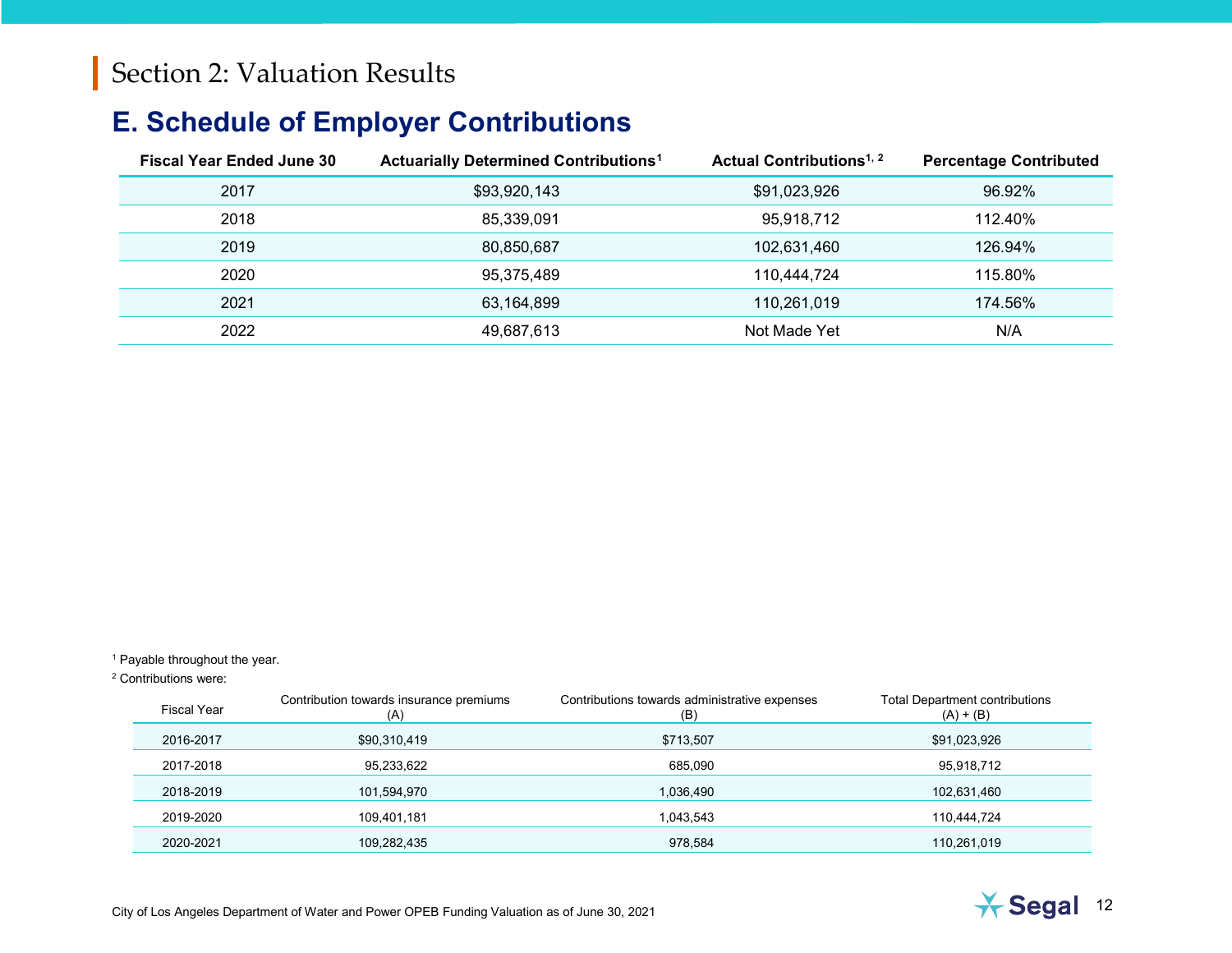### <span id="page-15-0"></span>**F. Schedule of Funding Progress**

This schedule of funding progress presents multi-year trend information about whether the actuarial value of plan assets is increasing or decreasing over time relative to the actuarial accrued liability for benefits.

| <b>Actuarial</b><br><b>Valuation Date</b> | <b>Actuarial Value</b><br>of Assets<br>(a) | <b>Actuarial</b><br><b>Accrued</b><br>Liability (AAL)<br>(b) | <b>Unfunded AAL</b><br>(UAAL)<br>$(b) - (a)$ | <b>Funded Ratio</b><br>(a) $/$ (b) | <b>Covered Payroll</b><br>(c) | UAAL as a<br>Percentage of<br><b>Covered Payroll</b><br>$[(b) - (a) / (c)]$ |
|-------------------------------------------|--------------------------------------------|--------------------------------------------------------------|----------------------------------------------|------------------------------------|-------------------------------|-----------------------------------------------------------------------------|
| 06/30/2016                                | \$1,752,195,162                            | \$2,334,042,813                                              | \$581,847,651                                | 75.07%                             | \$928,888,680                 | 62.64%                                                                      |
| 06/30/2017                                | 1,898,136,791                              | 2,347,483,631                                                | 449,346,840                                  | 80.86%                             | 991,814,994                   | 45.31%                                                                      |
| 06/30/2018                                | 2,055,373,577                              | 2,469,304,377                                                | 413,930,800                                  | 83.24%                             | 1,073,554,608                 | 38.56%                                                                      |
| 06/30/2019                                | 2,196,487,396                              | 2,683,446,018                                                | 486,958,622                                  | 81.85%                             | 1,141,875,615                 | 42.65%                                                                      |
| 06/30/2020                                | 2,338,427,041                              | 2,490,223,378                                                | 151,796,337                                  | 93.90%                             | 1,211,798,340                 | 12.53%                                                                      |
| 06/30/2021                                | 2,598,916,515                              | 2,569,281,814                                                | (29, 634, 701)                               | 101.15%                            | 1,233,265,179                 | $(2.40\%)$                                                                  |

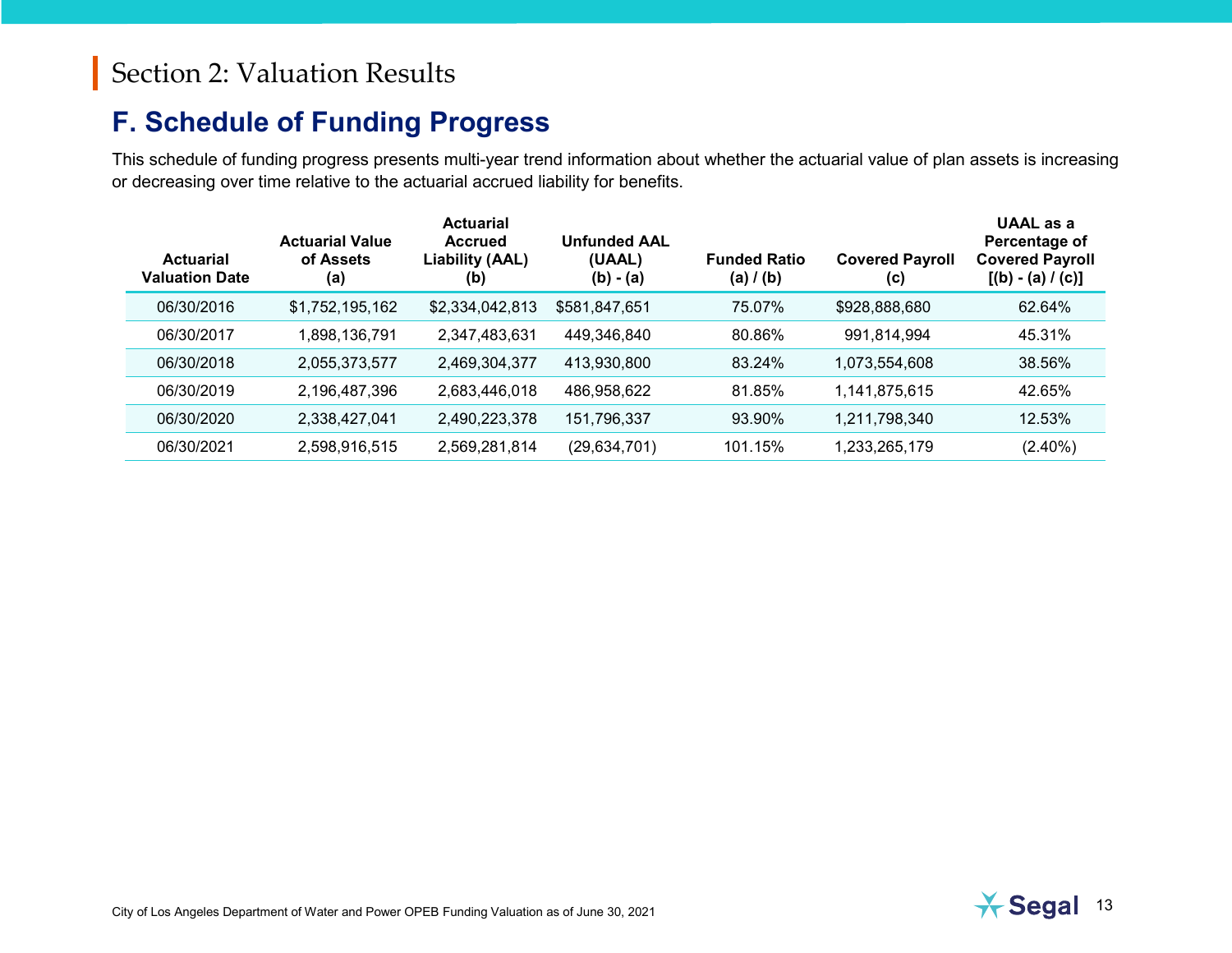## <span id="page-16-1"></span><span id="page-16-0"></span>**Exhibit A: Summary of Participant Data**

#### <span id="page-16-4"></span><span id="page-16-3"></span><span id="page-16-2"></span>Total Plan

|                                                  | June 30, 2021 | June 30, 2020 |
|--------------------------------------------------|---------------|---------------|
| <b>Retired Members</b>                           |               |               |
| Number <sup>1</sup>                              | 7,105         | 6,960         |
| Average age of retirees                          | 72.6          | 72.7          |
| Number of spouses                                | 3,797         | 3,703         |
| Average age of spouses <sup>2</sup>              | 71.1          | 62.9          |
| <b>Surviving Spouses</b>                         |               |               |
| Number <sup>1</sup>                              | 1,327         | 1,361         |
| Average age                                      | 81.0          | 81.2          |
| <b>Active Participants</b>                       |               |               |
| Number                                           | 10,605        | 10,778        |
| Average age                                      | 46.7          | 46.7          |
| Average years of qualifying service <sup>3</sup> | 15.0          | 15.0          |
| Average expected retirement age                  | 63.3          | 63.3          |
|                                                  |               |               |

 $1$  A retiree or surviving spouse is only counted if receiving a medical and/or dental benefit.

<sup>2</sup> The average spouse ages shown are based on records provided with actual spouse date of birth.

<sup>3</sup> Differs from the service type shown (Service Credit) in the Retirement Plan valuation.

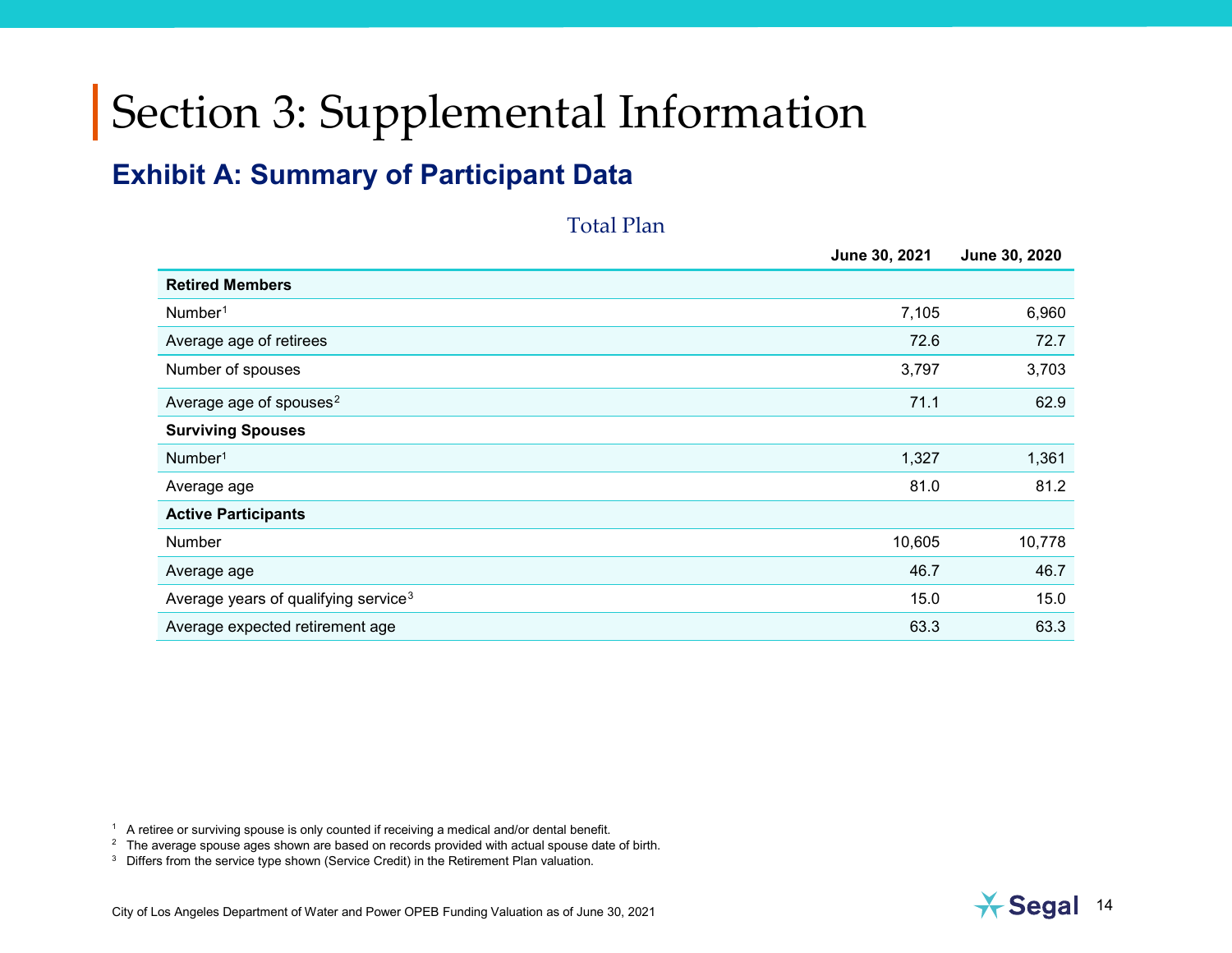#### <span id="page-17-2"></span><span id="page-17-1"></span><span id="page-17-0"></span>Tier 1

|                                                  | June 30, 2021 | June 30, 2020 |
|--------------------------------------------------|---------------|---------------|
| <b>Retired Members</b>                           |               |               |
| Number <sup>1</sup>                              | 7,100         | 6,960         |
| Average age of retirees                          | 72.6          | 72.7          |
| Number of spouses                                | 3,797         | 3,703         |
| Average age of spouses <sup>2</sup>              | 71.1          | 62.9          |
| <b>Surviving Spouses</b>                         |               |               |
| Number <sup>1</sup>                              | 1,327         | 1,361         |
| Average age                                      | 81.0          | 81.2          |
| <b>Active Participants</b>                       |               |               |
| Number                                           | 5,926         | 6,394         |
| Average age                                      | 52.5          | 52.2          |
| Average years of qualifying service <sup>3</sup> | 22.2          | 22.0          |
| Average expected retirement age                  | 62.9          | 62.8          |

 $1$  A retiree or surviving spouse is only counted if receiving a medical and/or dental benefit.

<sup>2</sup> The average spouse ages shown are based on records provided with actual spouse date of birth.



<sup>&</sup>lt;sup>3</sup> Differs from the service type shown (Service Credit) in the Retirement Plan valuation.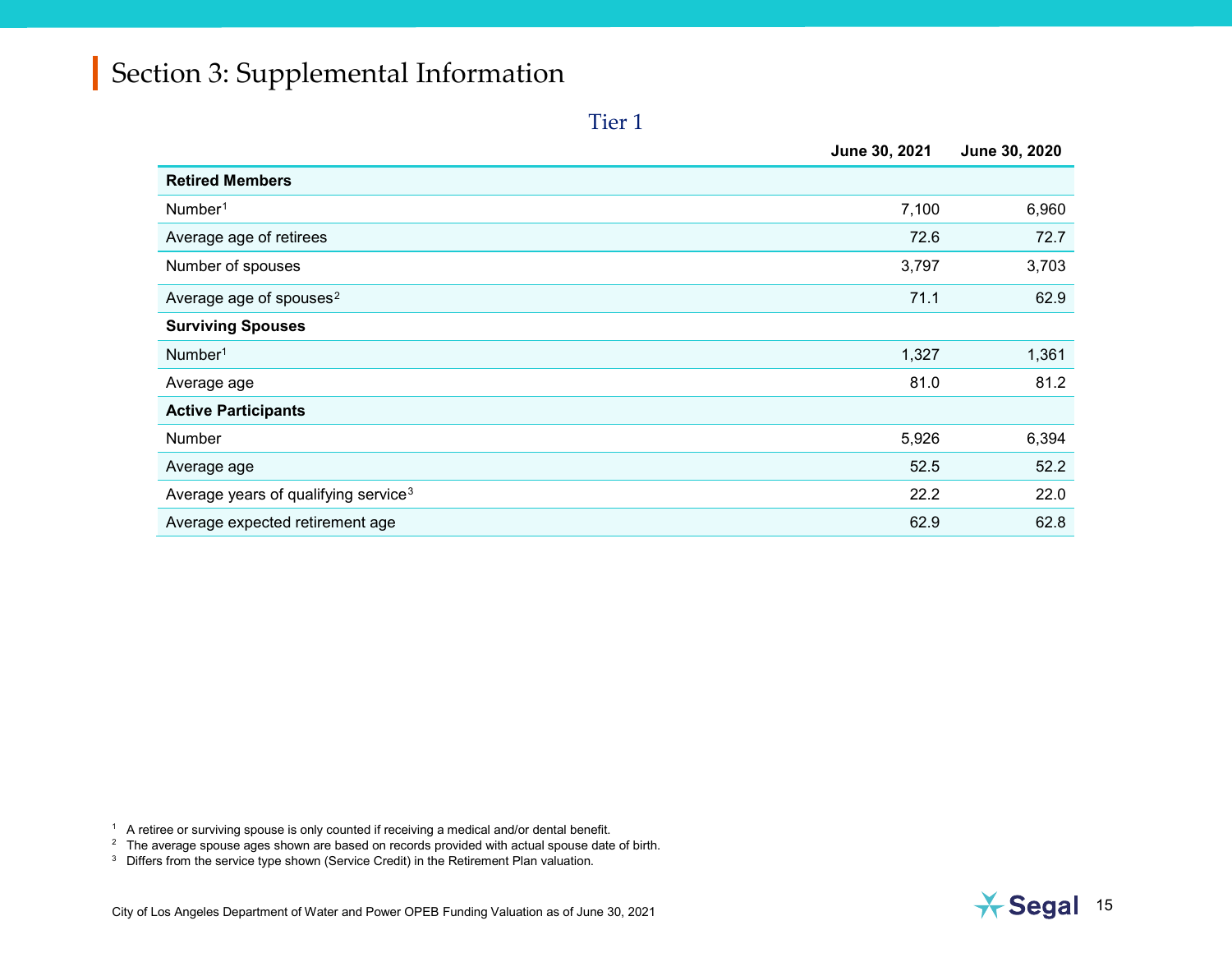<span id="page-18-1"></span><span id="page-18-0"></span>

| ۰, |  |
|----|--|

|                                                  | June 30, 2021 | June 30, 2020 |
|--------------------------------------------------|---------------|---------------|
| <b>Retired Members</b>                           |               |               |
| Number <sup>1</sup>                              | 5             | $\mathbf 0$   |
| Average age of retirees                          | 62.2          | N/A           |
| Number of spouses                                | 0             | N/A           |
| Average age of spouses                           | N/A           | N/A           |
| <b>Surviving Spouses</b>                         |               |               |
| Number <sup>1</sup>                              | $\pmb{0}$     | $\mathbf 0$   |
| Average age                                      | N/A           | N/A           |
| <b>Active Participants</b>                       |               |               |
| Number                                           | 4,679         | 4,384         |
| Average age                                      | 39.4          | 38.8          |
| Average years of qualifying service <sup>2</sup> | 5.9           | 4.9           |
| Average expected retirement age                  | 63.9          | 64.0          |

 $^{\rm 1}\;$  A retiree or surviving spouse is only counted if receiving a medical and/or dental benefit.

 $2$  Differs from the service type shown (Service Credit) in the Retirement Plan valuation.

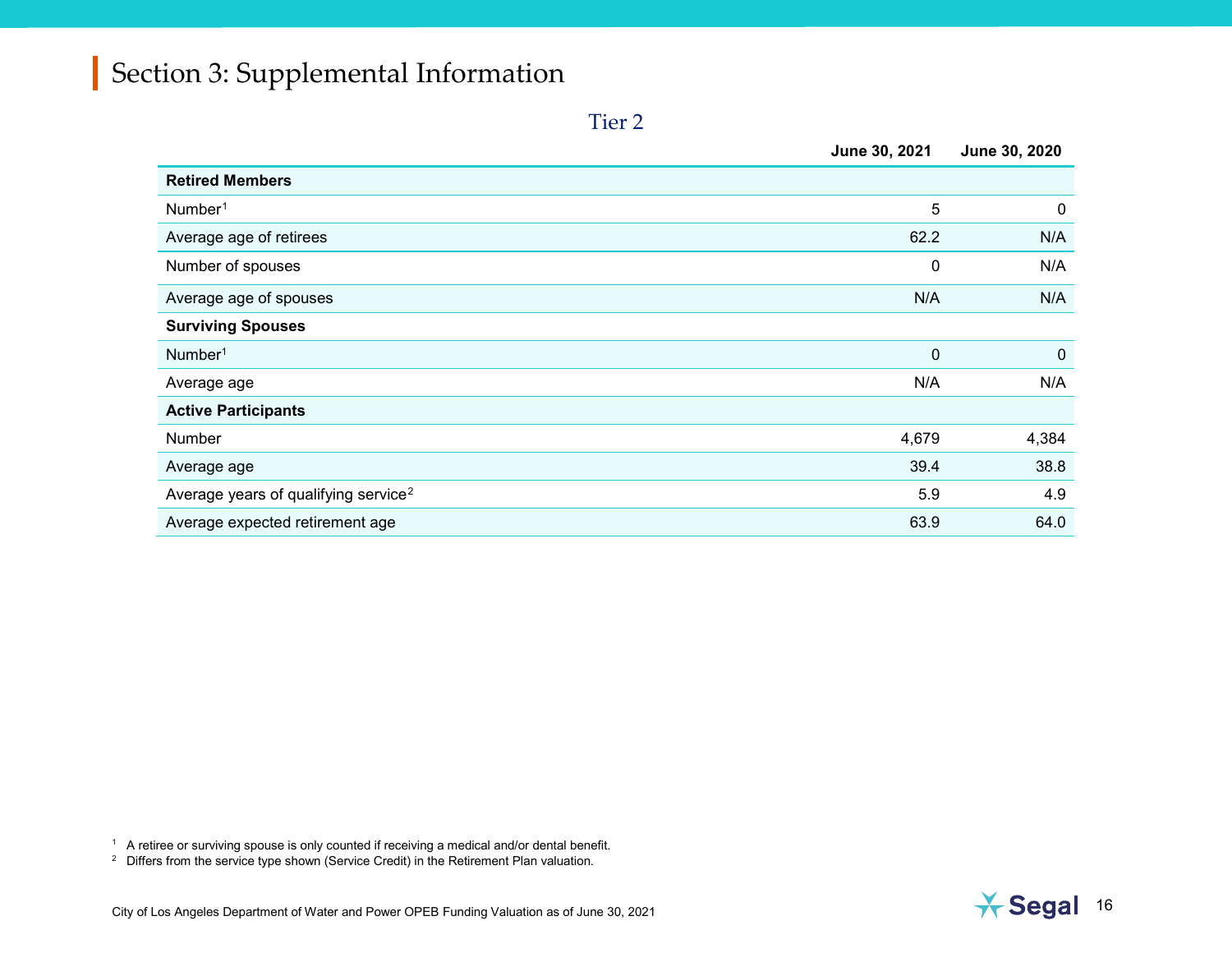### <span id="page-19-1"></span><span id="page-19-0"></span>**Exhibit B: Cash Flow Projections**

Initially, the ADC generally exceeds the current pay-as-you-go ("paygo") cost of an OPEB plan. Over time the paygo cost will tend to grow and becomes close to and may exceed the ADC, which is expected in a well-funded and more mature plan such as this one. The following table projects the paygo cost over the next ten years.

| <b>Year Ending</b> |                | Projected Number of Retirees <sup>1</sup> |              |                | <b>Projected Benefit Payments</b> |               |
|--------------------|----------------|-------------------------------------------|--------------|----------------|-----------------------------------|---------------|
| June 30            | <b>Current</b> | <b>Future</b>                             | <b>Total</b> | <b>Current</b> | <b>Future</b>                     | <b>Total</b>  |
| 2022               | 12,229         | 650                                       | 12,879       | \$110,710,469  | \$6,411,213                       | \$117,121,682 |
| 2023               | 11,845         | 1,217                                     | 13,062       | 113,838,185    | 12,820,185                        | 126,658,370   |
| 2024               | 11,458         | 1,766                                     | 13,224       | 116,661,233    | 19,598,309                        | 136,259,542   |
| 2025               | 11,075         | 2,275                                     | 13,350       | 118,864,084    | 26,313,304                        | 145, 177, 388 |
| 2026               | 10,693         | 2,762                                     | 13,455       | 120,265,559    | 33,200,634                        | 153,466,193   |
| 2027               | 10,307         | 3,222                                     | 13,529       | 121,468,657    | 39,835,480                        | 161,304,137   |
| 2028               | 9,924          | 3,652                                     | 13,576       | 122,311,525    | 46,456,765                        | 168,768,290   |
| 2029               | 9,541          | 4,069                                     | 13,610       | 122,715,136    | 52,899,541                        | 175,614,677   |
| 2030               | 9,158          | 4,498                                     | 13,656       | 122,896,322    | 60,057,261                        | 182,953,583   |
| 2031               | 8,777          | 4,931                                     | 13,708       | 122,764,167    | 67,260,033                        | 190,024,200   |

<sup>1</sup> Includes spouses of retirees.

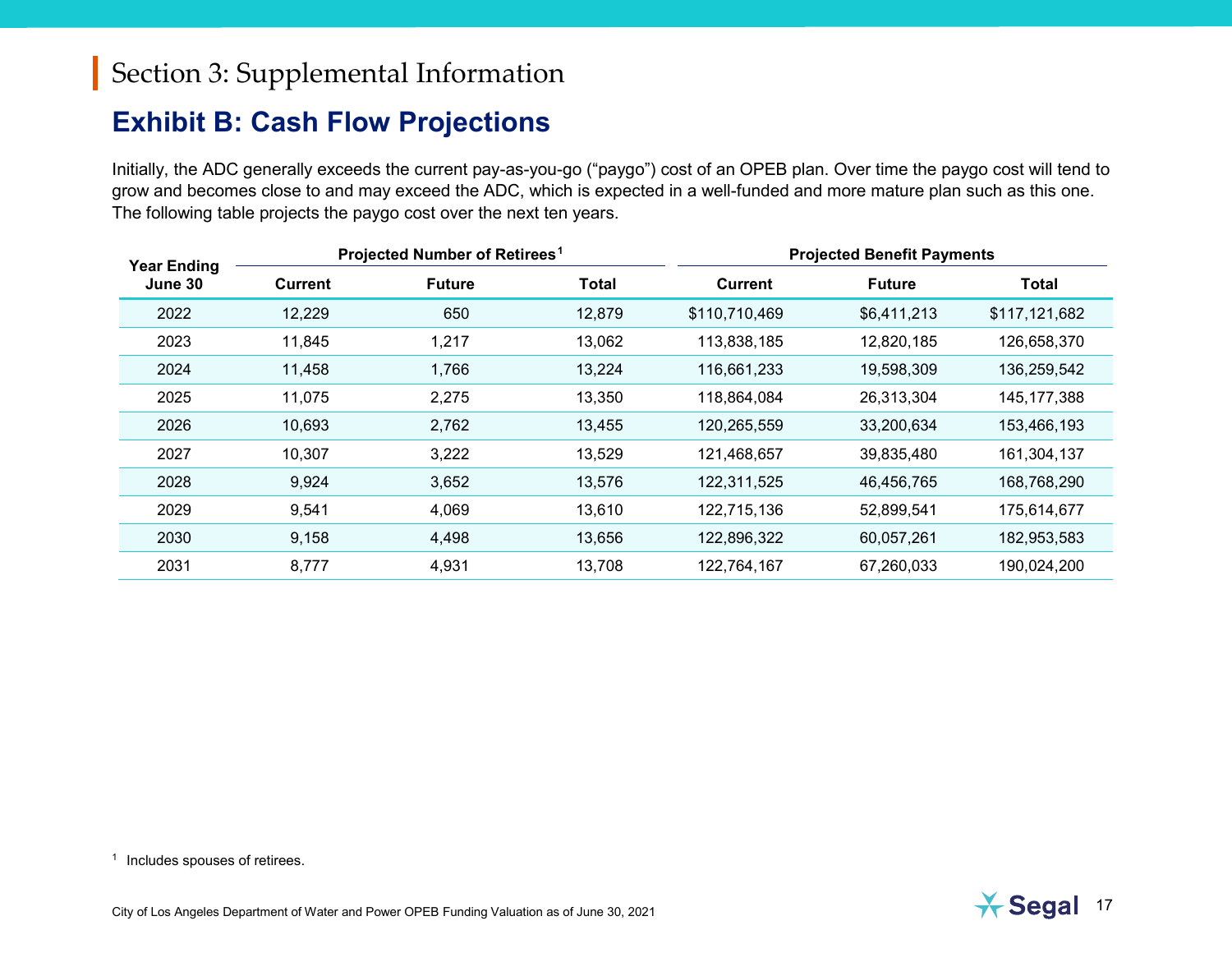### <span id="page-20-2"></span><span id="page-20-1"></span><span id="page-20-0"></span>**Exhibit C: Determination of Actuarial Value of Assets**

To minimize volatility in the calculation of the Actuarially Determined Contribution, the Employer may choose to smooth out shortterm changes in the market value of plan assets by use of an actuarial value of assets method. City of Los Angeles Department of Water and Power adopted the following method that smooths such changes over a five-year period.

|    | Market value of assets (for Retirement and Health Subsidy Benefits) |                    |                                   |                               | \$2,918,117,246 |
|----|---------------------------------------------------------------------|--------------------|-----------------------------------|-------------------------------|-----------------|
| 2. | Calculation of unrecognized return <sup>1</sup>                     | Original<br>Amount | <b>Percent</b><br><b>Deferred</b> | Unrecognized<br><b>Amount</b> |                 |
|    | Year ended June 30, 2021<br>a <sub>z</sub>                          | \$452,940,969      | 80%                               | 362, 352, 773                 |                 |
|    | Year ended June 30, 2020<br>$b_{-}$                                 | (72, 596, 502)     | 60%                               | (43, 557, 901)                |                 |
|    | Year ended June 30, 2019<br>C <sub>1</sub>                          | (16, 517, 875)     | 40%                               | (6,607,150)                   |                 |
|    | Year ended June 30, 2017<br>d.                                      | 35,065,044         | 20%                               | 7,013,009                     |                 |
|    | Year ended June 30, 2016<br>$e_{1}$                                 | 96,241,076         | $0\%$                             | 0                             |                 |
| 3. | Total unrecognized return <sup>2</sup>                              |                    |                                   |                               | \$319,200,731   |
| 4. | Actuarial value: $(1) - (3)$                                        |                    |                                   |                               | \$2,598,916,515 |
| 5. | Actuarial value as a percentage of market value: $(4) \div (1)$     |                    |                                   |                               | 89.06%          |

<sup>1</sup> Total return minus expected return on a market value basis.

 $2^{\circ}$  Deferred return as of June 30, 2021 recognized in each of the next 4 years:

| (a) Amount recognized during 2021-2022 | \$79.778.327  |
|----------------------------------------|---------------|
| (b) Amount recognized during 2022-2023 | 72.765.319    |
| (c) Amount recognized during 2023-2024 | 76.068.892    |
| (d) Amount recognized during 2024-2025 | 90,588,193    |
| (e) Total                              | \$319,200,731 |

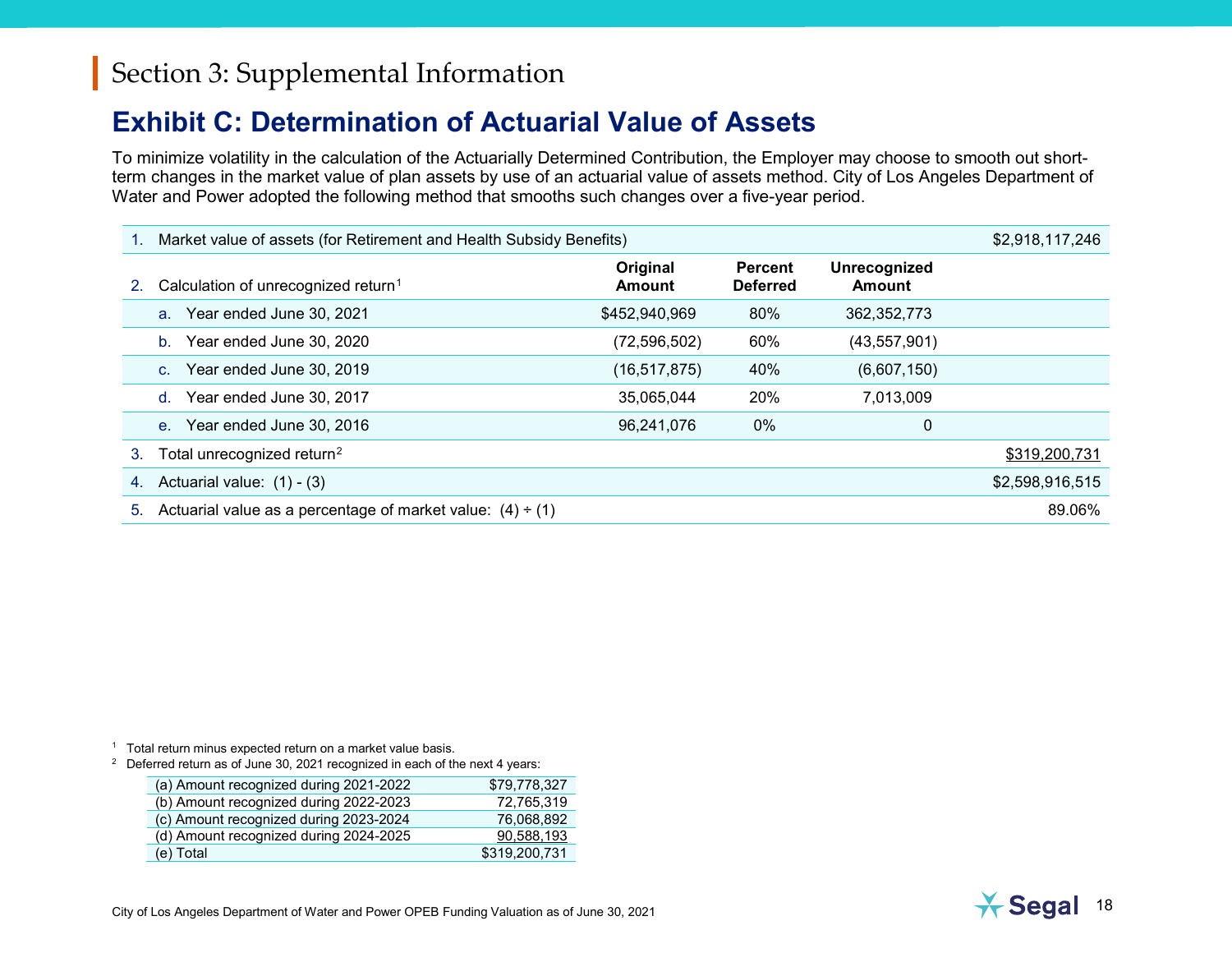## <span id="page-21-2"></span><span id="page-21-1"></span><span id="page-21-0"></span>**Exhibit I: Summary of Supplementary Information**

| <b>Valuation date</b>                       | June 30, 2021                                                                                                                                                                                                                           |
|---------------------------------------------|-----------------------------------------------------------------------------------------------------------------------------------------------------------------------------------------------------------------------------------------|
| <b>Actuarial cost method</b>                | Entry age, level percent of pay                                                                                                                                                                                                         |
| <b>Amortization method</b>                  | 30-year amortization open, level percent of pay                                                                                                                                                                                         |
| <b>Remaining amortization period</b>        | Market Value of Assets (MVA) less unrecognized returns. Unrecognized returns are equal to the<br>difference between the actual market return and the expected return on the market value, and are<br>recognized over a five-year period |
| <b>Actuarial assumptions:</b>               |                                                                                                                                                                                                                                         |
| Investment rate of return                   | 7.00%                                                                                                                                                                                                                                   |
| Inflation rate                              | 2.75%                                                                                                                                                                                                                                   |
| Projected salary increases                  | 3.25%, plus merit and promotional increases, shown in Exhibit II.                                                                                                                                                                       |
| Non-Medicare cost trend rate                | 7.50%, graded down to an ultimate rate of 4.50% over 12 years                                                                                                                                                                           |
| Medicare cost trend rate <sup>1</sup>       | 6.50%, graded down to an ultimate rate of 4.50% over 8 years                                                                                                                                                                            |
| Dental trend rate                           | 4.00%                                                                                                                                                                                                                                   |
| Medicare Part B subsidy costs trend<br>rate | 4.50%                                                                                                                                                                                                                                   |

| Plan membership - Excluding retirees and beneficiaries not receiving subsidy:           | <b>June 30, 2021</b> | <b>June 30, 2020</b> |
|-----------------------------------------------------------------------------------------|----------------------|----------------------|
| Current retirees <sup>1</sup> and beneficiaries receiving dental and/or medical subsidy | 8.432                | 8.321                |
| Current active participants                                                             | 10.605               | 10,778               |
| <b>Total</b>                                                                            | 19,037               | 19,099               |

<sup>1</sup> Excludes 3,797 and 3,703 spouses from the June 30, 2021 and 2020 valuations, respectively.

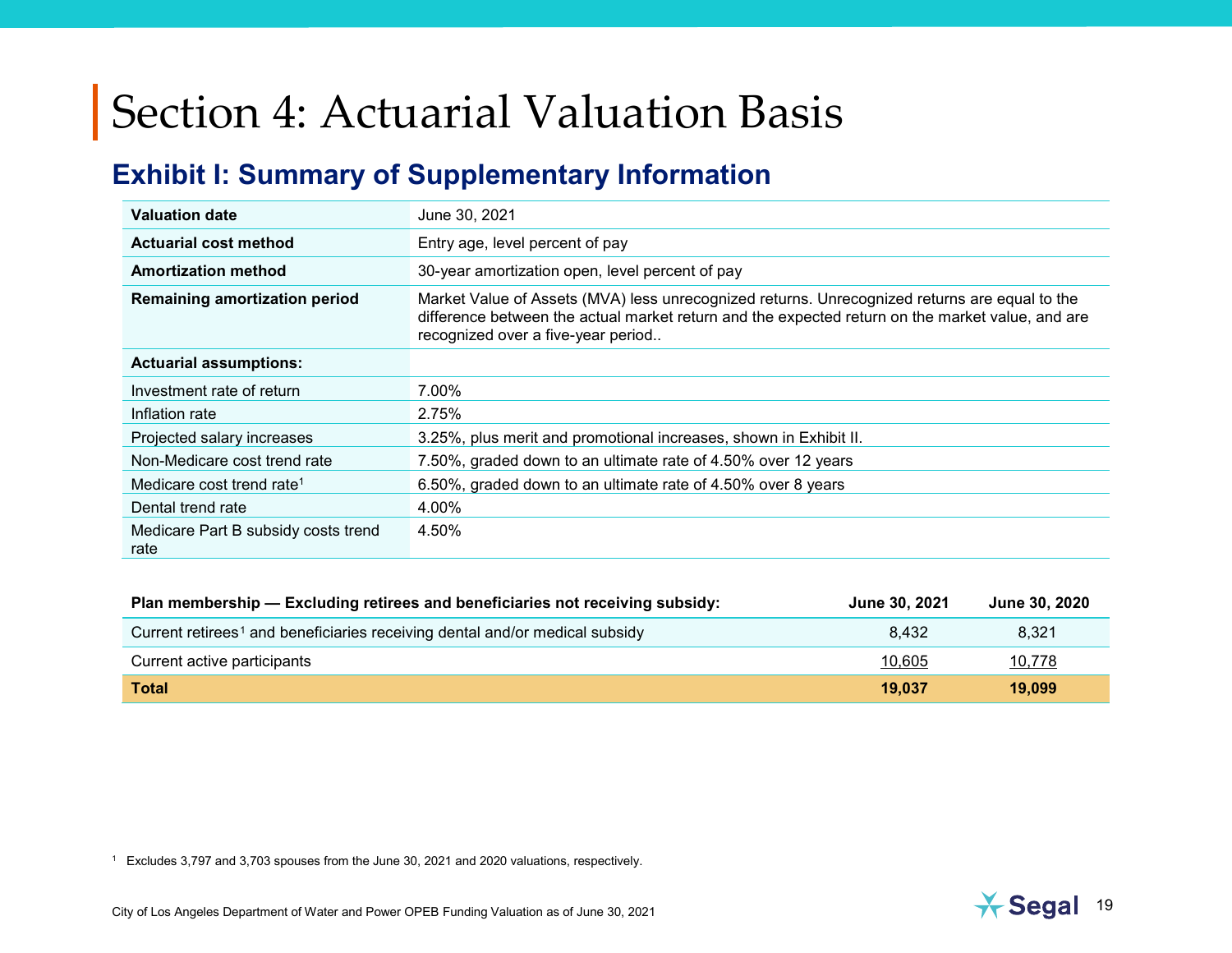### <span id="page-22-1"></span><span id="page-22-0"></span>**Exhibit II: Actuarial Assumptions and Actuarial Cost Method**

| <b>Rationale for Assumptions</b> | The information and analysis used in selecting each assumption that has a significant effect on this<br>actuarial valuation is shown in the July 1, 2015 through June 30, 2018 Actuarial Experience Study dated<br>June 12, 2019. Following the most recent experience study, the Retirement Board adopted amount-<br>weighted tables for the Retirement Plan. For the OPEB Plan, we will continue to use headcount-weighted<br>mortality tables, as benefits do not vary by salary as in the OPEB Plan. The information and analysis used<br>in selecting health-related assumptions is shown in our assumptions letter dated September 20, 2021.<br>Unless otherwise noted, all actuarial assumptions and methods shown below apply to both Tier 1 and Tier<br>2 employees. |          |
|----------------------------------|-------------------------------------------------------------------------------------------------------------------------------------------------------------------------------------------------------------------------------------------------------------------------------------------------------------------------------------------------------------------------------------------------------------------------------------------------------------------------------------------------------------------------------------------------------------------------------------------------------------------------------------------------------------------------------------------------------------------------------------------------------------------------------|----------|
| <b>Economic Assumptions</b>      |                                                                                                                                                                                                                                                                                                                                                                                                                                                                                                                                                                                                                                                                                                                                                                               |          |
| <b>Net Investment Return</b>     | 7.00%, <sup>1</sup> net of investment expenses.                                                                                                                                                                                                                                                                                                                                                                                                                                                                                                                                                                                                                                                                                                                               |          |
| <b>Administration Expenses</b>   | No administrative expenses were valued separately from the claim costs.                                                                                                                                                                                                                                                                                                                                                                                                                                                                                                                                                                                                                                                                                                       |          |
| <b>Salary Increases:</b>         | The annual rate of compensation Increase includes inflation at 2.75%, plus "across the board" salary<br>increases of 0.50% per year, plus the following merit and promotional increases:                                                                                                                                                                                                                                                                                                                                                                                                                                                                                                                                                                                      |          |
|                                  | <b>Years of Service</b>                                                                                                                                                                                                                                                                                                                                                                                                                                                                                                                                                                                                                                                                                                                                                       | Rate (%) |
|                                  | Less than 1                                                                                                                                                                                                                                                                                                                                                                                                                                                                                                                                                                                                                                                                                                                                                                   | 7.00     |
|                                  | $1 - 2$                                                                                                                                                                                                                                                                                                                                                                                                                                                                                                                                                                                                                                                                                                                                                                       | 7.00     |
|                                  | $2 - 3$                                                                                                                                                                                                                                                                                                                                                                                                                                                                                                                                                                                                                                                                                                                                                                       | 6.50     |
|                                  | $3 - 4$                                                                                                                                                                                                                                                                                                                                                                                                                                                                                                                                                                                                                                                                                                                                                                       | 5.25     |
|                                  | $4 - 5$                                                                                                                                                                                                                                                                                                                                                                                                                                                                                                                                                                                                                                                                                                                                                                       | 3.75     |
|                                  | $5 - 6$                                                                                                                                                                                                                                                                                                                                                                                                                                                                                                                                                                                                                                                                                                                                                                       | 2.75     |
|                                  | $6 - 7$                                                                                                                                                                                                                                                                                                                                                                                                                                                                                                                                                                                                                                                                                                                                                                       | 2.25     |
|                                  | $7 - 8$                                                                                                                                                                                                                                                                                                                                                                                                                                                                                                                                                                                                                                                                                                                                                                       | 2.00     |
|                                  | $8 - 9$                                                                                                                                                                                                                                                                                                                                                                                                                                                                                                                                                                                                                                                                                                                                                                       | 1.70     |
|                                  | $9 - 10$                                                                                                                                                                                                                                                                                                                                                                                                                                                                                                                                                                                                                                                                                                                                                                      | 1.60     |
|                                  | $10 - 11$                                                                                                                                                                                                                                                                                                                                                                                                                                                                                                                                                                                                                                                                                                                                                                     | 1.50     |
|                                  | $11 - 12$                                                                                                                                                                                                                                                                                                                                                                                                                                                                                                                                                                                                                                                                                                                                                                     | 1.45     |
|                                  | $12 - 13$                                                                                                                                                                                                                                                                                                                                                                                                                                                                                                                                                                                                                                                                                                                                                                     | 1.40     |
|                                  | $13 - 14$                                                                                                                                                                                                                                                                                                                                                                                                                                                                                                                                                                                                                                                                                                                                                                     | 1.35     |
|                                  | $14 - 15$                                                                                                                                                                                                                                                                                                                                                                                                                                                                                                                                                                                                                                                                                                                                                                     | 1.30     |
|                                  | 15 & over                                                                                                                                                                                                                                                                                                                                                                                                                                                                                                                                                                                                                                                                                                                                                                     | 1.25     |

<sup>1</sup> We were notified of a new target asset allocation adopted by the Board of Retirement on December 9, 2020. We have reviewed the investment rate of return assumption based on the new target asset allocation together with recent capital market assumptions and concluded that as of June 30, 2021, 7.00% continues to be a reasonable assumption.

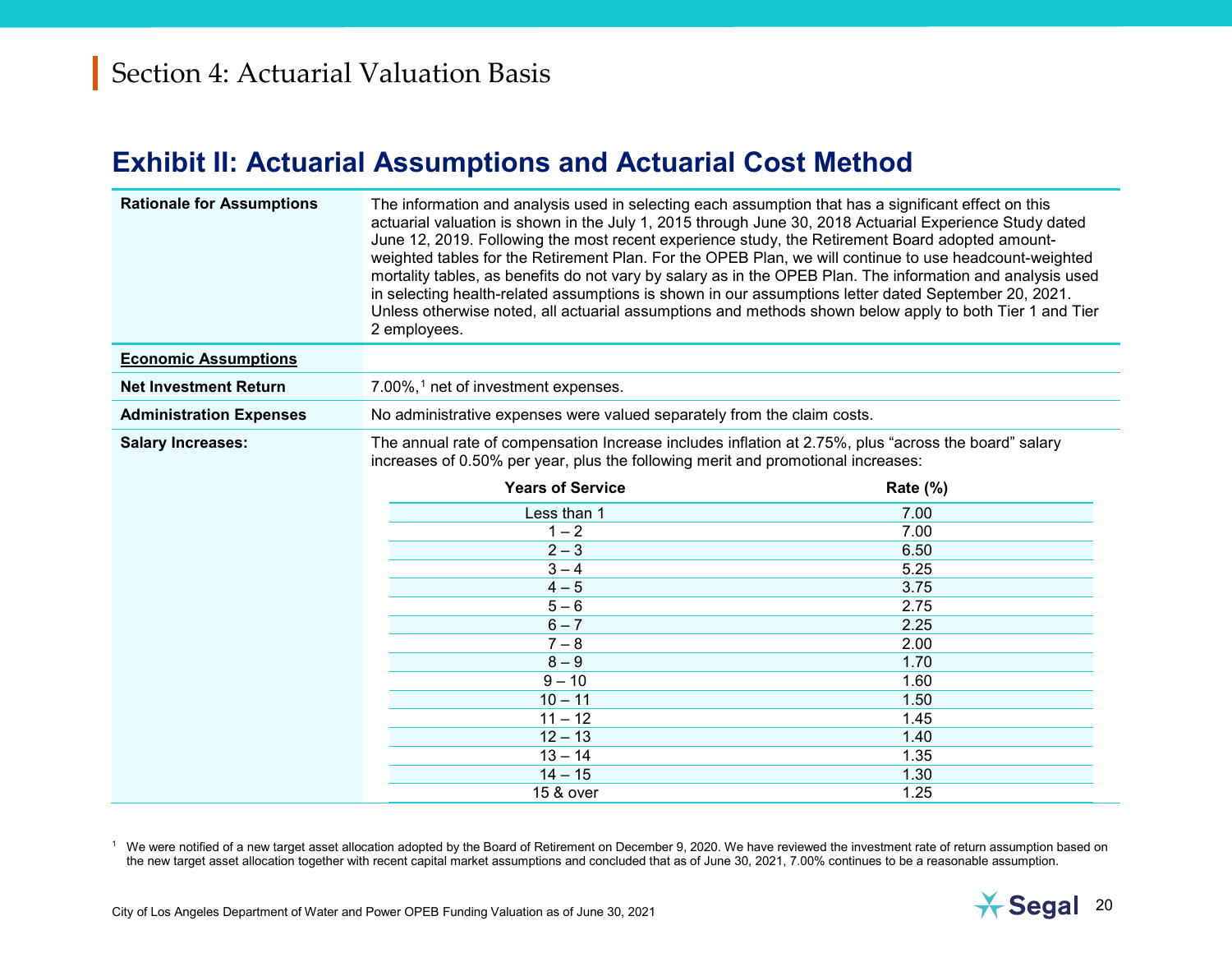| <b>Demographic Assumptions</b>                   |                                                                                                                                                                                                                                                                                                                         |     |             |                 |                                                                                                        |
|--------------------------------------------------|-------------------------------------------------------------------------------------------------------------------------------------------------------------------------------------------------------------------------------------------------------------------------------------------------------------------------|-----|-------------|-----------------|--------------------------------------------------------------------------------------------------------|
| <b>Post-Retirement Mortality</b><br><b>Rates</b> | <b>Service Retirement and Disability Retirement</b><br>Pub-2010 General Healthy Retiree Headcount-Weighted Above-Median Mortality Table (separate<br>$\bullet$                                                                                                                                                          |     |             |                 |                                                                                                        |
|                                                  | tables for males and females) times 105% for males and 100% for females, projected generationally<br>with the two-dimensional mortality improvement scale MP-2018.                                                                                                                                                      |     |             |                 |                                                                                                        |
|                                                  | <b>Beneficiaries</b>                                                                                                                                                                                                                                                                                                    |     |             |                 |                                                                                                        |
|                                                  | Pub-2010 General Healthy Retiree Headcount-Weighted Above-Median Mortality Table (separate<br>$\bullet$<br>scale MP-2018.                                                                                                                                                                                               |     |             |                 | tables for males and females), projected generationally with the two-dimensional mortality improvement |
|                                                  | The Pub-2010 mortality tables and adjustments as shown above reasonably reflect the mortality experience<br>as of the measurement date. These mortality tables were adjusted to future years using the generational<br>projection to reflect future mortality improvement between the measurement date and those years. |     |             |                 |                                                                                                        |
| <b>Pre-Retirement Mortality</b>                  | Pub-2010 General Employee Headcount-Weighted Above-Median Mortality Table (separate tables for                                                                                                                                                                                                                          |     |             |                 |                                                                                                        |
|                                                  | males and females), projected generationally with the two-dimensional mortality improvement scale MP-<br>2018.                                                                                                                                                                                                          |     |             |                 |                                                                                                        |
|                                                  |                                                                                                                                                                                                                                                                                                                         |     |             | <b>Rate (%)</b> |                                                                                                        |
|                                                  |                                                                                                                                                                                                                                                                                                                         | Age | <b>Male</b> | <b>Female</b>   |                                                                                                        |
|                                                  |                                                                                                                                                                                                                                                                                                                         | 25  | 0.027       | 0.011           |                                                                                                        |
|                                                  |                                                                                                                                                                                                                                                                                                                         | 30  | 0.035       | 0.016           |                                                                                                        |
|                                                  |                                                                                                                                                                                                                                                                                                                         | 35  | 0.046       | 0.024           |                                                                                                        |
|                                                  |                                                                                                                                                                                                                                                                                                                         | 40  | 0.063       | 0.036           |                                                                                                        |
|                                                  |                                                                                                                                                                                                                                                                                                                         | 45  | 0.091       | 0.054           |                                                                                                        |
|                                                  |                                                                                                                                                                                                                                                                                                                         | 50  | 0.137       | 0.082           |                                                                                                        |
|                                                  |                                                                                                                                                                                                                                                                                                                         | 55  | 0.203       | 0.120           |                                                                                                        |
|                                                  |                                                                                                                                                                                                                                                                                                                         | 60  | 0.292       | 0.177           |                                                                                                        |
|                                                  |                                                                                                                                                                                                                                                                                                                         | 65  | 0.421       | 0.275           |                                                                                                        |

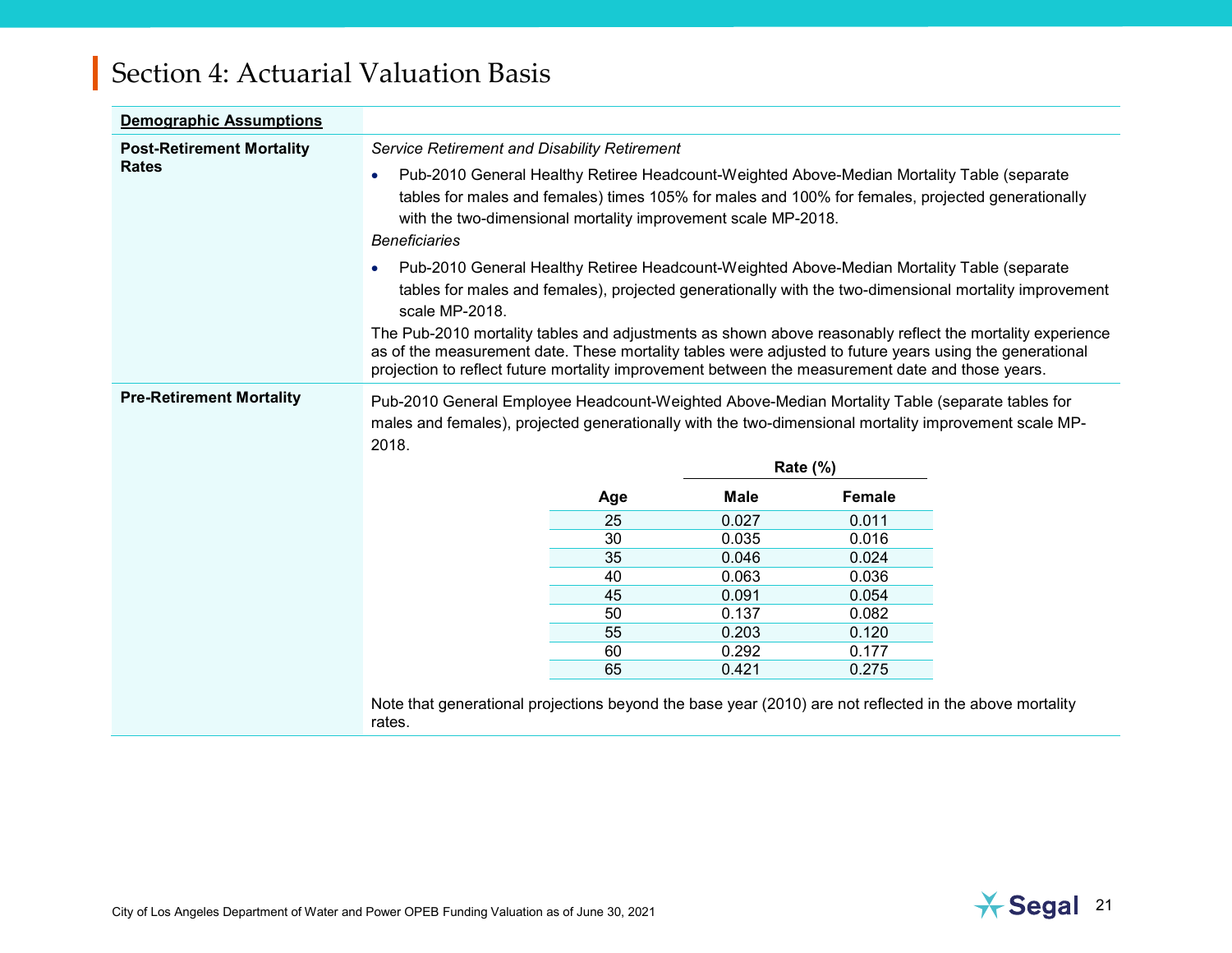| <b>Disability Incidence Rate</b> |     | <b>Disability Incidence</b> |          |
|----------------------------------|-----|-----------------------------|----------|
|                                  |     |                             | Rate (%) |
|                                  | Age | <b>Male</b>                 | Female   |
|                                  | 25  | 0.006                       | 0.000    |
|                                  | 30  | 0.012                       | 0.006    |
|                                  | 35  | 0.012                       | 0.036    |
|                                  | 40  | 0.018                       | 0.072    |
|                                  | 45  | 0.030                       | 0.102    |
|                                  | 50  | 0.054                       | 0.138    |
|                                  | 55  | 0.126                       | 0.168    |

| <b>Total Termination</b> |          |
|--------------------------|----------|
| <b>Years of Service</b>  | Rate (%) |
| Less than 1              | 10.00    |
| $1 - 2$                  | 5.25     |
| $2 - 3$                  | 3.75     |
| $3 - 4$                  | 3.50     |
| $4 - 5$                  | 2.50     |
| $5 - 6$                  | 2.00     |
| $6 - 7$                  | 1.50     |
| $7 - 8$                  | 1.50     |
| $8-9$                    | 1.50     |
| $9 - 10$                 | 1.00     |
| $10 - 20$                | 0.75     |
| 20 & over                | 0.50     |

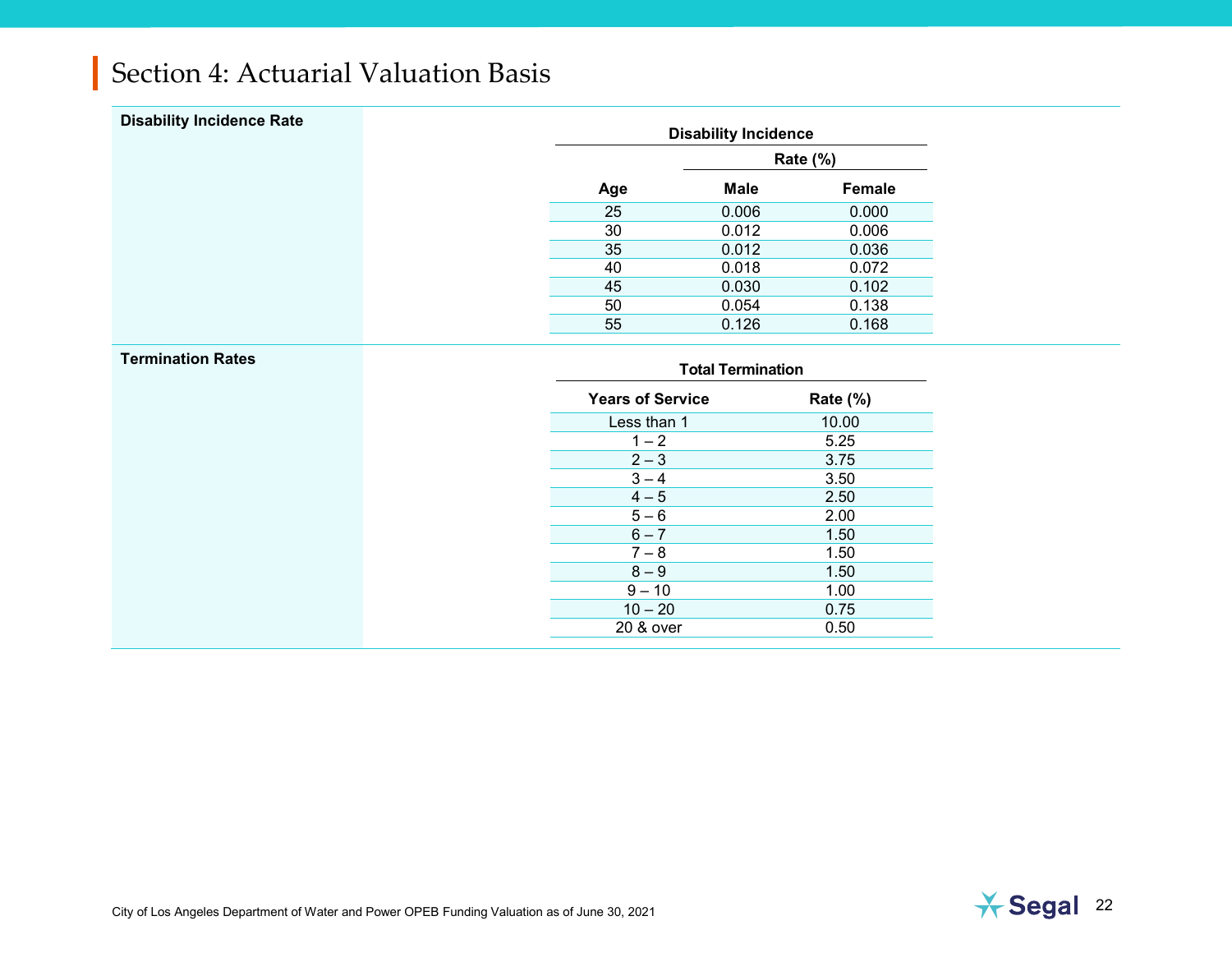| <b>Retirement Rates</b> |           |                                            |                                       | Rate (%)                                   |                                |
|-------------------------|-----------|--------------------------------------------|---------------------------------------|--------------------------------------------|--------------------------------|
|                         |           | Tier 1                                     |                                       | Tier <sub>2</sub>                          |                                |
|                         | Age       | <b>Under 30 Years of</b><br><b>Service</b> | <b>30 or More Years</b><br>of Service | <b>Under 30 Years of</b><br><b>Service</b> | 30 or More Years<br>of Service |
|                         | 50        | 0.00                                       | 1.00                                  | 0.00                                       | 0.00                           |
|                         | 51        | 0.00                                       | 0.00                                  | 0.00                                       | 0.00                           |
|                         | 52        | 0.00                                       | 0.00                                  | 0.00                                       | 0.00                           |
|                         | 53        | 0.00                                       | 0.00                                  | 0.00                                       | 0.00                           |
|                         | 54        | 0.00                                       | 0.00                                  | 0.00                                       | 0.00                           |
|                         | 55        | 4.25                                       | 27.00                                 | 0.00                                       | 25.00                          |
|                         | 56        | 2.00                                       | 20.00                                 | 0.00                                       | 14.00                          |
|                         | 57        | 2.50                                       | 17.50                                 | 0.00                                       | 13.00                          |
|                         | 58        | 3.50                                       | 17.50                                 | 0.00                                       | 13.00                          |
|                         | 59        | 3.50                                       | 17.50                                 | 0.00                                       | 13.00                          |
|                         | 60        | 5.50                                       | 22.00                                 | 5.50                                       | 17.50                          |
|                         | 61        | 6.50                                       | 22.00                                 | 3.50                                       | 10.00                          |
|                         | 62        | 7.00                                       | 22.00                                 | 2.50                                       | 10.00                          |
|                         | 63        | 8.00                                       | 25.00                                 | 20.00                                      | 25.00                          |
|                         | 64        | 8.50                                       | 27.00                                 | 12.00                                      | 25.00                          |
|                         | 65        | 11.50                                      | 30.00                                 | 11.00                                      | 28.00                          |
|                         | 66        | 12.00                                      | 30.00                                 | 11.00                                      | 28.00                          |
|                         | 67        | 12.50                                      | 30.00                                 | 12.00                                      | 28.00                          |
|                         | 68        | 13.00                                      | 30.00                                 | 12.50                                      | 28.00                          |
|                         | 69        | 17.00                                      | 30.00                                 | 15.00                                      | 28.00                          |
|                         | 70        | 22.00                                      | 25.00                                 | 50.00                                      | 50.00                          |
|                         | 71        | 22.00                                      | 25.00                                 | 50.00                                      | 50.00                          |
|                         | 72        | 22.00                                      | 25.00                                 | 50.00                                      | 50.00                          |
|                         | 73        | 22.00                                      | 25.00                                 | 50.00                                      | 50.00                          |
|                         | 74        | 22.00                                      | 25.00                                 | 50.00                                      | 50.00                          |
|                         | 75 & Over | 100.00                                     | 100.00                                | 100.00                                     | 100.00                         |
|                         |           |                                            |                                       |                                            |                                |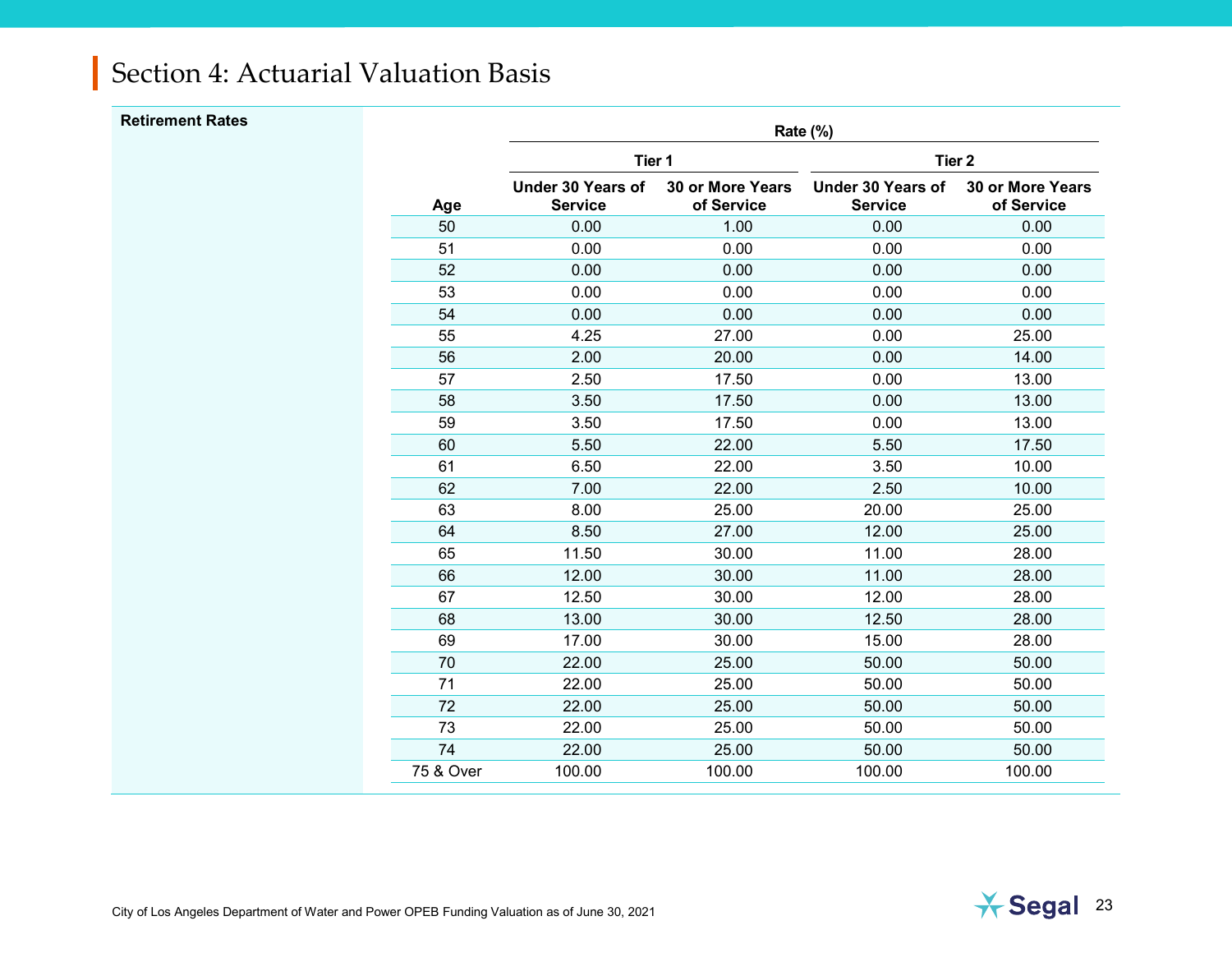| <b>Unknown Data for Members</b>                   | Same as those exhibited by members are similar known characteristics. If not specified, members are<br>assumed to be male.                                                                                                                           |
|---------------------------------------------------|------------------------------------------------------------------------------------------------------------------------------------------------------------------------------------------------------------------------------------------------------|
| <b>Membership Data Adjustments</b>                | Membership data as of March 31 provided by the Department for use in this valuation has been adjusted to<br>June 30 by adding three months of age and, for active employees, three months of service.                                                |
| <b>Percent Married/Domestic</b><br><b>Partner</b> | Actives at the time of retirement: 75% of male employees and 40% of female employees assumed to be<br>married with coverage for spouse.<br>Retirees at the time of retirement: Actual data included in census.                                       |
| <b>Age of Spouse</b>                              | Husbands are assumed to be 2 years older than female members. Wives are assumed to be 2 years<br>younger than male members.                                                                                                                          |
| <b>Future Benefit Accruals</b>                    | 1.0 year of service per year.                                                                                                                                                                                                                        |
| <b>Additional Service Accrual</b>                 | Tier 1 members are assumed to purchase an additional 0.07 years of service per year.<br>Tier 2 members are assumed to purchase an additional 0.02 years of service per year.<br>These service purchases exclude those priced at full actuarial cost. |
| <b>Participation</b>                              | 95% of the current actives are assumed to enroll in medical coverage at retirement.<br>95% of the current actives are assumed to enroll in dental coverage at retirement.                                                                            |
| <b>Asset Valuation Method:</b>                    | Any actual investment returns that are above or below the annual return assumed in the valuation are<br>recognized over 5-year periods.                                                                                                              |
| <b>Plan Design:</b>                               | Development of plan liabilities was based on the substantive plan of benefits in effect as described in<br>Exhibit III.                                                                                                                              |
| <b>Implicit Subsidy</b>                           | None. Premiums paid by the retirees reflect rates underwritten for retirees only.                                                                                                                                                                    |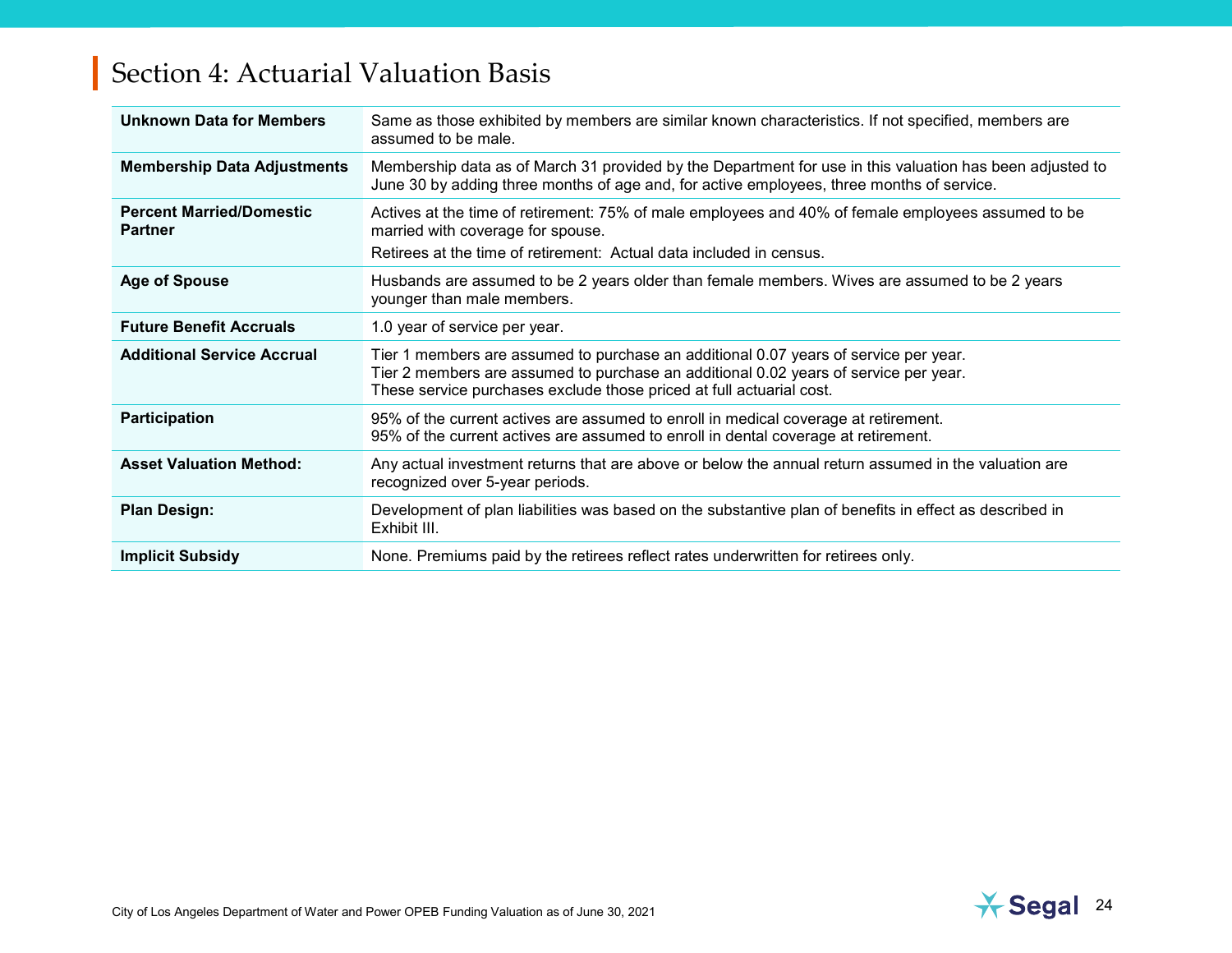<span id="page-27-0"></span>

| Per Capita Cost Development | The assumed per capita claims cost by age (and other demographic factors such as sex and family<br>status) is the future per capita cost of providing postretirement health care benefits at each age. The<br>factors on page 26 are applied to the medical premiums shown on pages 25 and 26 to calculate the<br>age-based costs.<br><b>Dental Annual Subsidy</b><br>Where known, actual subsidies provided in the data were used. For periods where subsidy is unknown,<br>the average monthly retiree subsidies effective July 1, 2021 were assumed as shown below: |                                                                    |                     |                                        |  |
|-----------------------------|------------------------------------------------------------------------------------------------------------------------------------------------------------------------------------------------------------------------------------------------------------------------------------------------------------------------------------------------------------------------------------------------------------------------------------------------------------------------------------------------------------------------------------------------------------------------|--------------------------------------------------------------------|---------------------|----------------------------------------|--|
|                             |                                                                                                                                                                                                                                                                                                                                                                                                                                                                                                                                                                        | Dental Premium Subsidy (For Single and Multi-Party, Tiers 1 and 2) |                     |                                        |  |
|                             | <b>Carrier</b><br>United Concordia DHMO                                                                                                                                                                                                                                                                                                                                                                                                                                                                                                                                | Election Percent (%)<br>15                                         |                     | <b>Single Party Premium</b><br>\$18.88 |  |
|                             | United Concordia PPO                                                                                                                                                                                                                                                                                                                                                                                                                                                                                                                                                   | 65                                                                 |                     | 37.58                                  |  |
|                             | <b>IBEW Local 18</b>                                                                                                                                                                                                                                                                                                                                                                                                                                                                                                                                                   | 20                                                                 |                     | 116.46                                 |  |
|                             | The maximum monthly dental subsidy is \$37.58, except for Local 18 with a maximum of \$116.46.                                                                                                                                                                                                                                                                                                                                                                                                                                                                         |                                                                    |                     |                                        |  |
|                             | Eligible spouses and survivors are not eligible for DWP dental subsidy.                                                                                                                                                                                                                                                                                                                                                                                                                                                                                                |                                                                    |                     |                                        |  |
|                             | <b>Medical Annual Subsidy</b>                                                                                                                                                                                                                                                                                                                                                                                                                                                                                                                                          |                                                                    |                     |                                        |  |
|                             | For retirees in pay status, we use the relevant premiums provided on participant records. In cases<br>where the carrier elections are unknown, we will assume the participant elects a carrier in the same<br>proportion as current retirees in that group. The table below shows the assumed distribution of medical<br>insurance carriers for retirees and the monthly premiums as of July 1, 2021.                                                                                                                                                                  |                                                                    |                     |                                        |  |
|                             |                                                                                                                                                                                                                                                                                                                                                                                                                                                                                                                                                                        | <b>Under Age 65</b><br><b>Assumed</b>                              | <b>Single Party</b> | Participant +1                         |  |
|                             | <b>Carrier</b>                                                                                                                                                                                                                                                                                                                                                                                                                                                                                                                                                         | <b>Election Percent</b>                                            | Premium             | Both Under 65                          |  |
|                             | Kaiser                                                                                                                                                                                                                                                                                                                                                                                                                                                                                                                                                                 | 45.0                                                               | \$935.44            | \$1,870.87                             |  |
|                             | United Health Care Option A                                                                                                                                                                                                                                                                                                                                                                                                                                                                                                                                            | 10.0                                                               | 1,476.67            | 2,953.42                               |  |
|                             | <b>Blue Cross HMO</b>                                                                                                                                                                                                                                                                                                                                                                                                                                                                                                                                                  | 30.0                                                               | 1,533.21            | 1,801.21                               |  |
|                             | United Health Care HMO                                                                                                                                                                                                                                                                                                                                                                                                                                                                                                                                                 | 5.0                                                                | 1,807.64            | 3,730.35                               |  |
|                             | <b>Blue Cross PPO</b>                                                                                                                                                                                                                                                                                                                                                                                                                                                                                                                                                  | 5.0                                                                | 1,721.93            | 2,170.96                               |  |
|                             | United Health Care Option C                                                                                                                                                                                                                                                                                                                                                                                                                                                                                                                                            | 5.0                                                                | 997.48              | 1,994.99                               |  |
|                             |                                                                                                                                                                                                                                                                                                                                                                                                                                                                                                                                                                        |                                                                    |                     |                                        |  |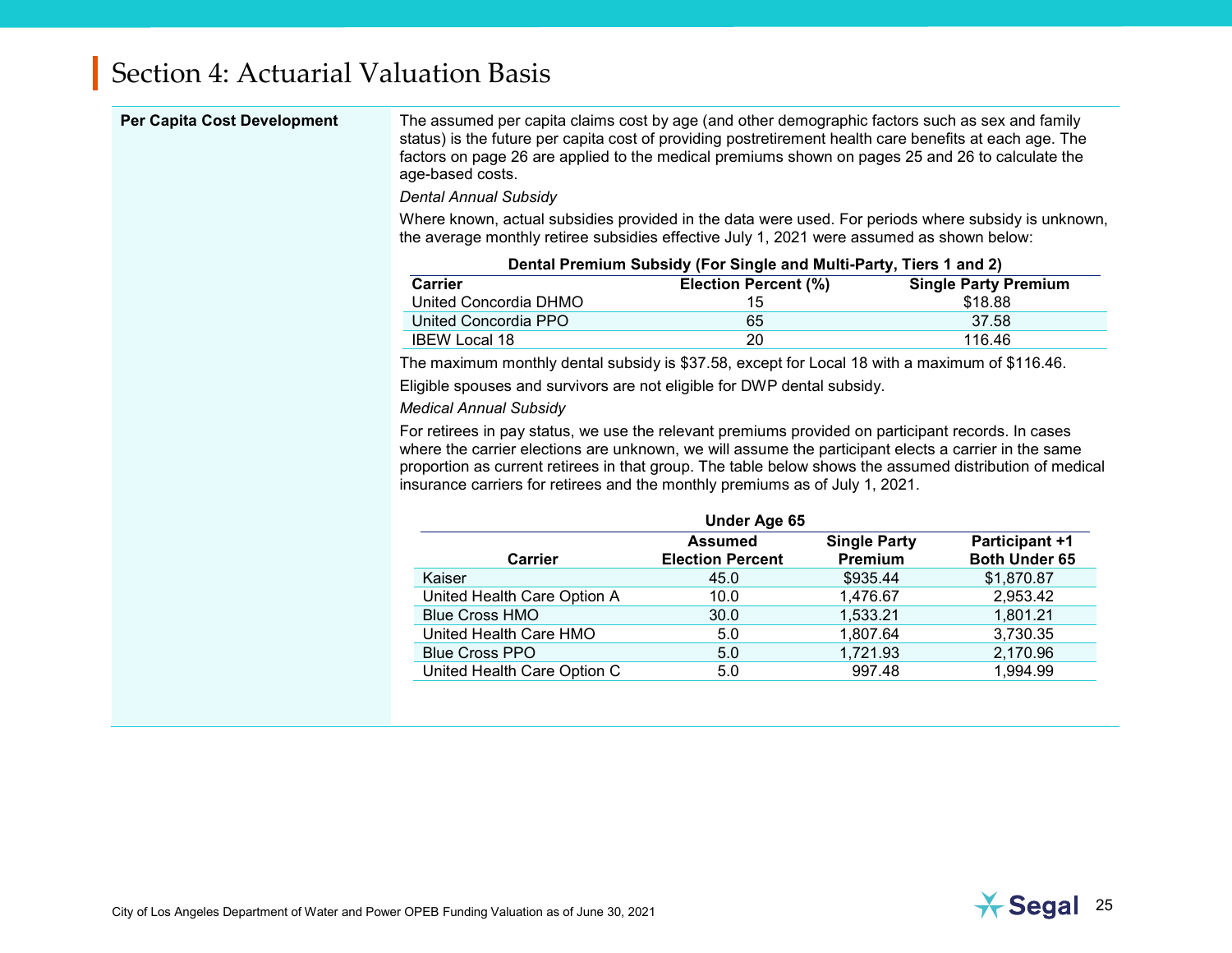## **Per Capita Cost Development**

| Per Capita Cost Development | Age 65 and Older                      |                                           |                                |                                               |  |
|-----------------------------|---------------------------------------|-------------------------------------------|--------------------------------|-----------------------------------------------|--|
| (continued)                 | Carrier                               | <b>Assumed</b><br><b>Election Percent</b> | <b>Single Party</b><br>Premium | <b>Participant +1</b><br><b>Both Under 65</b> |  |
|                             | Kaiser Senior Advantage               | 55.0                                      | \$325.75                       | \$651.50                                      |  |
|                             | United Health Care Option A           | 25.0                                      | 491.05                         | 982.10                                        |  |
|                             | United Health Care Medicare Advantage | 10.0                                      | 452.52                         | 905.04                                        |  |
|                             | <b>Senior Dimensions</b>              | 2.5                                       | 265.63                         | 531.26                                        |  |
|                             | United Health Care Option B           | 2.5                                       | 410.57                         | 821.14                                        |  |
|                             | <b>Blue Cross HMO</b>                 | 5.0                                       | 1,000.08                       | 1,570.85                                      |  |
|                             | Medicare Part B                       | 100.0                                     | 148.50                         | 297.00                                        |  |

<span id="page-28-1"></span>The per capita costs were then adjusted for age and gender using the below factors:

<span id="page-28-0"></span>

|       | Applied to Per Capita Costs for under Age 65 |                |        |               |  |
|-------|----------------------------------------------|----------------|--------|---------------|--|
|       |                                              | <b>Retiree</b> |        | <b>Spouse</b> |  |
| Age   | <b>Male</b>                                  | Female         | Male   | Female        |  |
| 55    | 0.9040                                       | 0.9333         | 0.7115 | 0.8058        |  |
| 60    | 1.0736                                       | 1.0060         | 0.9524 | 0.9346        |  |
| 64    | 1.2317                                       | 1.0672         | 1.2023 | 1.0519        |  |
| 65    | 0.9121                                       | 0.7753         | 0.9121 | 0.7753        |  |
| 70    | 1.0571                                       | 0.8355         | 1.0571 | 0.8355        |  |
| 75    | 1.1392                                       | 0.8993         | 1.1392 | 0.8993        |  |
| $80+$ | 1.2268                                       | 0.9696         | 1.2268 | 0.9696        |  |

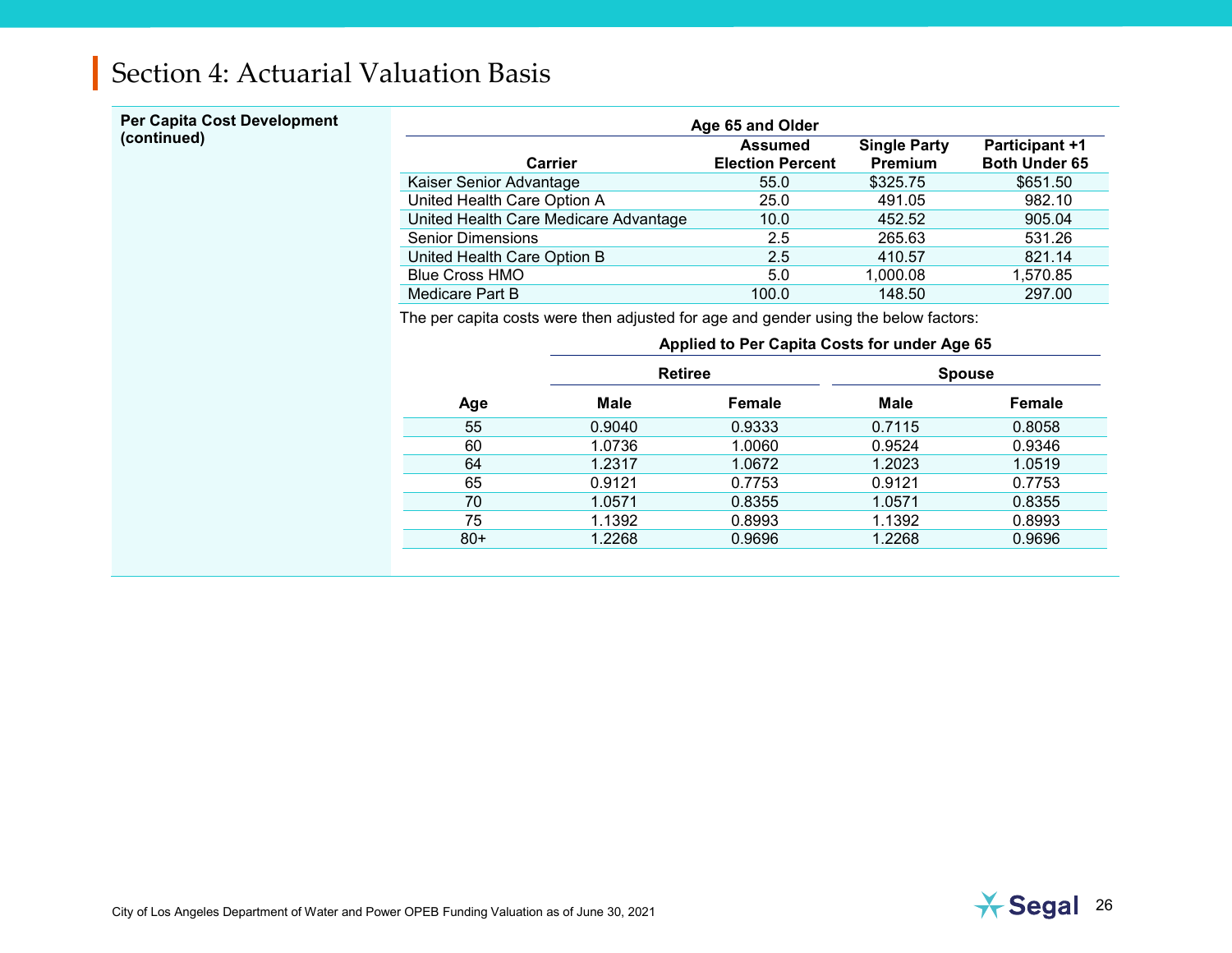#### **Health Care Cost Subsidy Trend Rates:**

Health care trend measures the anticipated overall rate at which health plan costs are expected to increase in future years. Trend rates are used to increase the premiums and the stated subsidies into the future. For example, the expected maximum monthly medical subsidy for a Tier 1 retiree with 30 years of service in the year July 1, 2022 through June 30, 2023 (set equal to the two-party, under-65 Kaiser premium) would be determined with the following formula:

 $[$1,870.87 \times (1 + 7.50\%)] = $2,011.19$ 

|                            |              |                 | Rates $(\%)$           |               |
|----------------------------|--------------|-----------------|------------------------|---------------|
| <b>Year Ending June 30</b> | Non-Medicare | <b>Medicare</b> | <b>Medicare Part B</b> | <b>Dental</b> |
| 2022                       | 7.50         | 6.50            | 4.50                   | 4.00          |
| 2023                       | 7.25         | 6.25            | 4.50                   | 4.00          |
| 2024                       | 7.00         | 6.00            | 4.50                   | 4.00          |
| 2025                       | 6.75         | 5.75            | 4.50                   | 4.00          |
| 2026                       | 6.50         | 5.50            | 4.50                   | 4.00          |
| 2027                       | 6.25         | 5.25            | 4.50                   | 4.00          |
| 2028                       | 6.00         | 5.00            | 4.50                   | 4.00          |
| 2029                       | 5.75         | 4.75            | 4.50                   | 4.00          |
| 2030                       | 5.50         | 4.50            | 4.50                   | 4.00          |
| 2031                       | 5.25         | 4.50            | 4.50                   | 4.00          |
| 2032                       | 5.00         | 4.50            | 4.50                   | 4.00          |
| 2033                       | 4.75         | 4.50            | 4.50                   | 4.00          |
| 2034 & Later               | 4.50         | 4.50            | 4.50                   | 4.00          |
|                            |              |                 |                        |               |

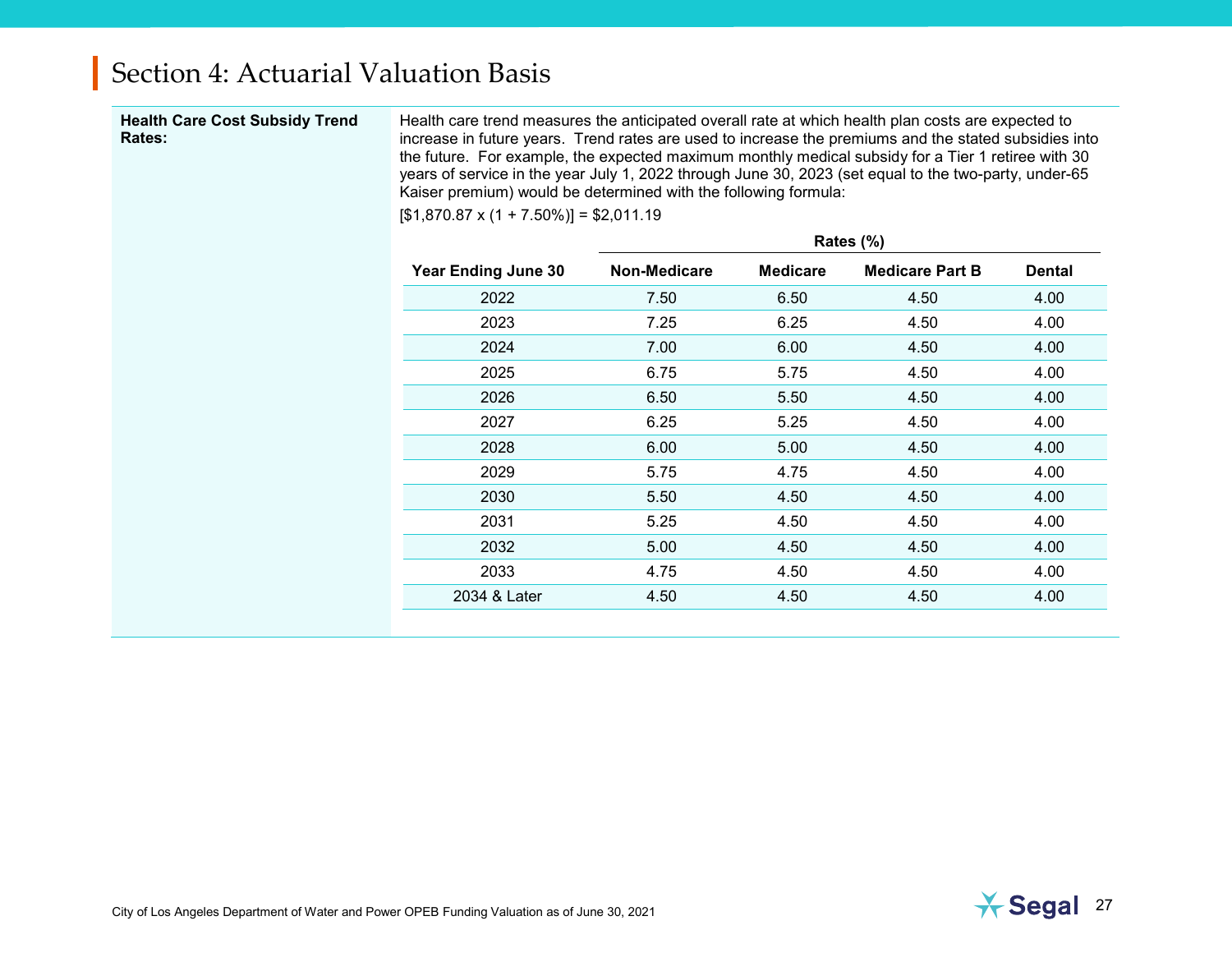| Impact of Affordable Care Act:                             | The valuation does not reflect the potential impact of any future changes due to prior or pending<br>legislations.                                                                    |
|------------------------------------------------------------|---------------------------------------------------------------------------------------------------------------------------------------------------------------------------------------|
| <b>Assumption Changes Since Prior</b><br><b>Valuation:</b> | The following assumptions were changed since the prior valuation:<br>Updated per capita costs.<br>Updated medical premium and subsidy trend.<br>Updated non-Medicare medical election |

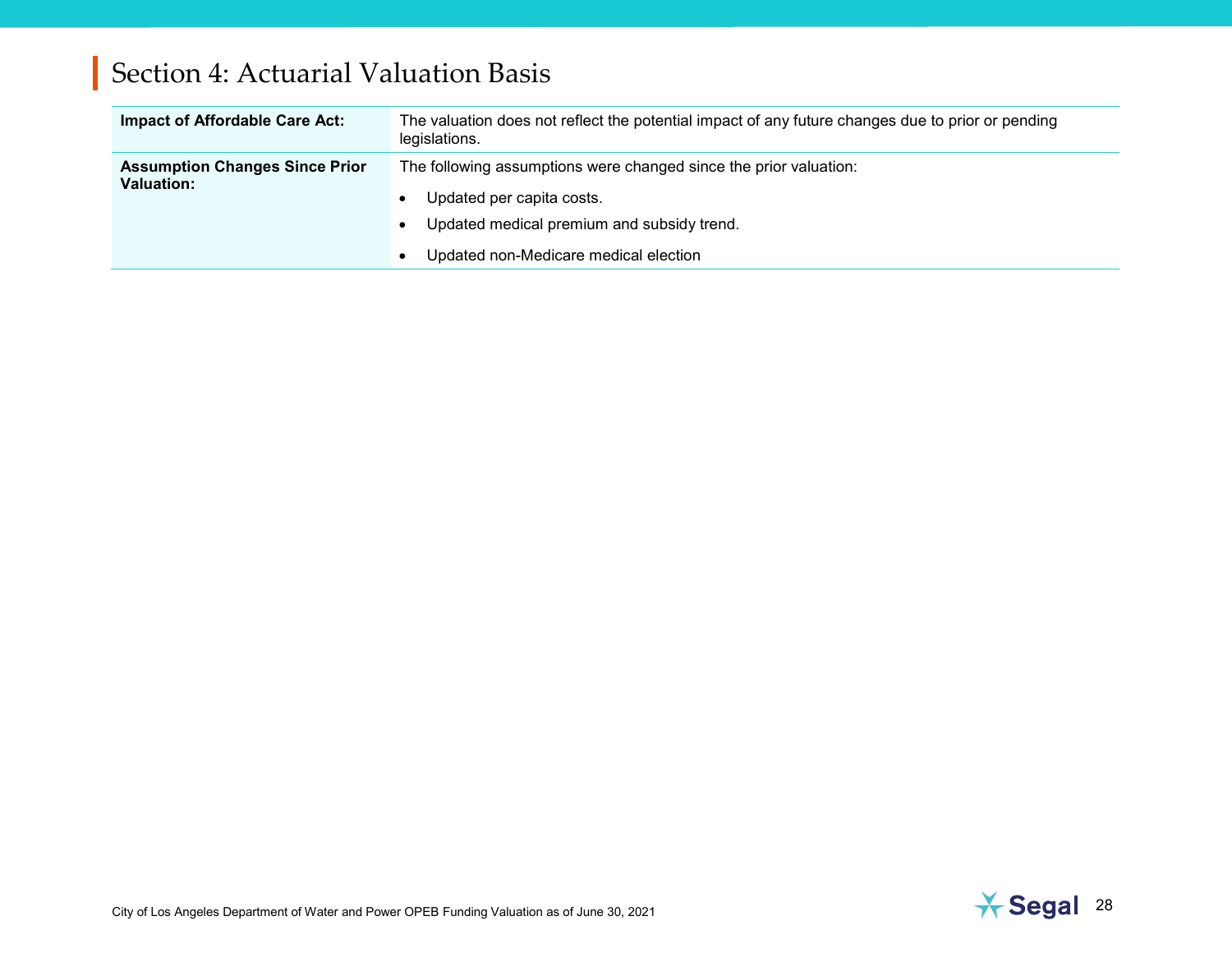### <span id="page-31-0"></span>**Exhibit III: Summary of Plan**

This exhibit summarizes the major benefit provisions as included in the valuation. To the best of our knowledge, the summary represents the substantive plans as of the measurement date. It is not intended to be, nor should it be interpreted as, a complete statement of all benefit provisions.

| <b>Eligibility</b>                   | A retiree who was an employee of DWP immediately prior to retirement and is receiving a monthly allowance under<br>DWP's retirement plan is eligible for the subsidy.                |
|--------------------------------------|--------------------------------------------------------------------------------------------------------------------------------------------------------------------------------------|
| Tier 1                               | All members hired before January 1, 2014.                                                                                                                                            |
| Tier 2                               | All members hired on or after January 1, 2014.                                                                                                                                       |
| Age & Service<br><b>Requirement:</b> | Eligible for minimum pension from the Retirement Plan as follows:                                                                                                                    |
| Tier 1                               | Age 60 with 5 years of Department service; or                                                                                                                                        |
|                                      | Age 55 with 10 years of Department service in the last 12 years; or                                                                                                                  |
|                                      | Any age with 30 years of Department service; or                                                                                                                                      |
|                                      | Receiving permanent total disability benefits from the Plan.                                                                                                                         |
|                                      | Note: To be eligible, the employee must have worked or been paid disability four of the last five years immediately<br>preceding eligibility to retire, or while eligible to retire. |
| Tier 2                               | Age 60 with 5 years of continuous Department Service with the Plan immediately prior to reaching eligibility; or Age<br>60 with 10 years of Qualifying service; or                   |
|                                      | Any age with 30 years of Qualifying service; or                                                                                                                                      |
|                                      | Receiving permanent total disability benefits from the Plan.                                                                                                                         |

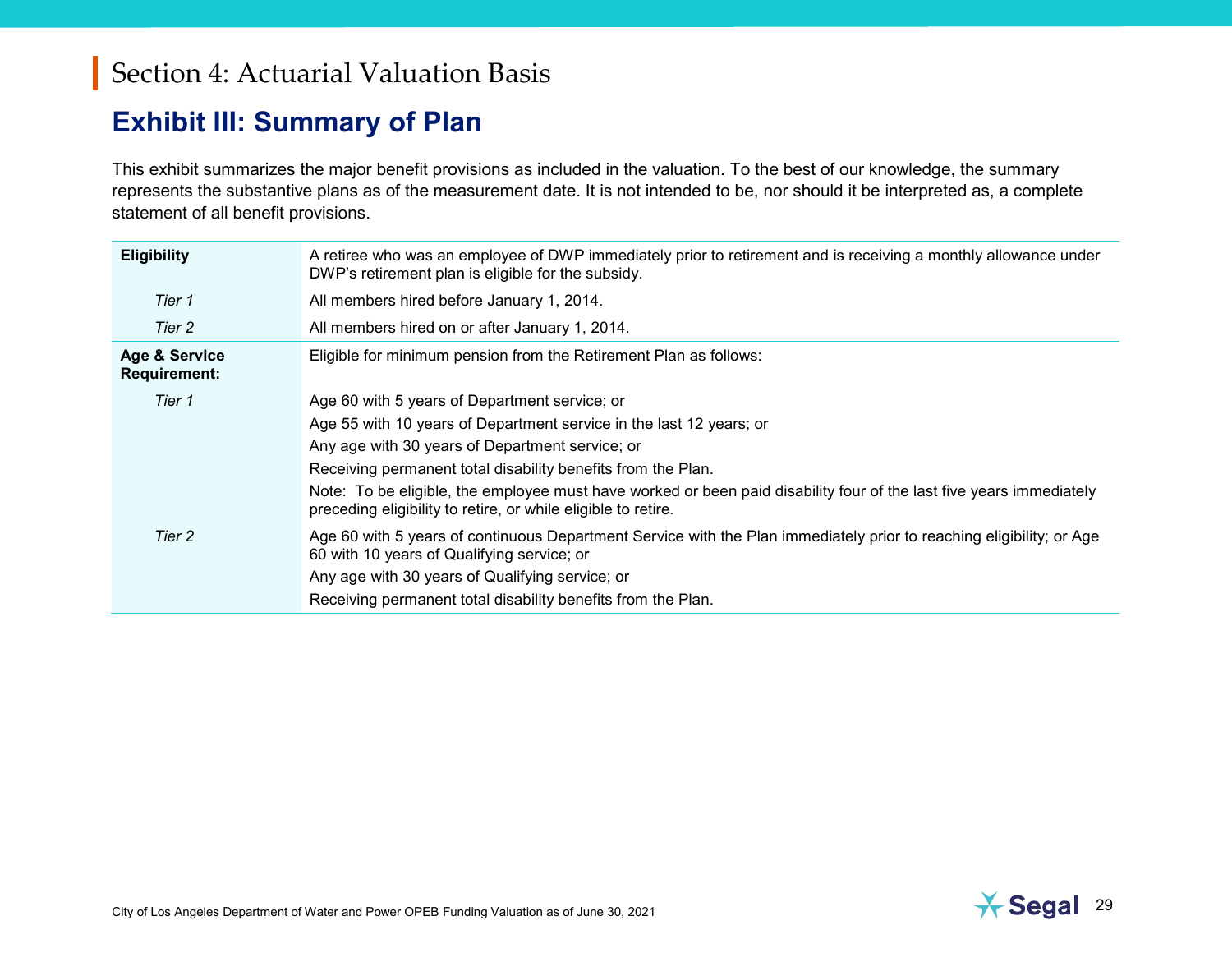**Benefit Types:** The maximum monthly dental subsidy (for Tiers 1 and 2) is \$37.58, except for Local 18 with a maximum of \$116.46.

The DWP medical premium subsidy is computed by a formula related to years of qualifying service and attained age at retirement. The actual years of qualifying service are rounded either up or down to the nearest integer value. The subsidy limit is applied to the combined medical carrier and Medicare Part B premium, but not the dental premium.

#### *Tier 1*

|                          |       |       | <b>Years of Service</b> |         |         |
|--------------------------|-------|-------|-------------------------|---------|---------|
| <b>Age at Retirement</b> | 10    | 15    | 20                      | 25      | 30      |
| 55                       | \$374 | \$748 | \$1,123                 | \$1,497 | \$1,871 |
| 56                       | 381   | 762   | 1.143                   | 1,524   | 1,871   |
| 57                       | 388   | 776   | 1,163                   | 1,551   | 1,871   |
| 58                       | 395   | 789   | 1,184                   | 1,578   | 1,871   |
| 59                       | 401   | 803   | 1,204                   | 1,606   | 1,871   |
| 60                       | 408   | 816   | 1,224                   | 1,633   | 1,871   |
| 61                       | 415   | 830   | 1,245                   | 1,660   | 1,871   |
| 62                       | 422   | 844   | 1,265                   | 1,687   | 1,871   |
| 63                       | 429   | 857   | 1,286                   | 1.714   | 1,871   |
| 64                       | 435   | 871   | 1.306                   | 1.742   | 1,871   |
| 65                       | 442   | 884   | 1,327                   | 1,769   | 1,871   |

*Tier 2*

|                          |       |       | <b>Years of Service</b> |       |       |
|--------------------------|-------|-------|-------------------------|-------|-------|
| <b>Age at Retirement</b> | 10    | 15    | 20                      | 25    | 30    |
| 55                       | \$187 | \$374 | \$561                   | \$748 | \$935 |
| 56                       | 190   | 381   | 571                     | 762   | 935   |
| 57                       | 194   | 388   | 582                     | 776   | 935   |
| 58                       | 197   | 395   | 592                     | 789   | 935   |
| 59                       | 201   | 401   | 602                     | 803   | 935   |
| 60                       | 204   | 408   | 612                     | 816   | 935   |
| 61                       | 207   | 415   | 623                     | 830   | 935   |
| 62                       | 211   | 422   | 633                     | 844   | 935   |
| 63                       | 214   | 429   | 643                     | 857   | 935   |
| 64                       | 218   | 435   | 653                     | 871   | 935   |
| 65                       | 221   | 442   | 663                     | 884   | 935   |

As shown, the maximum possible subsidy is \$1,871 and \$935 for Tier 1 and 2, respectively. Subsidies may increase until age at retirement reaches 80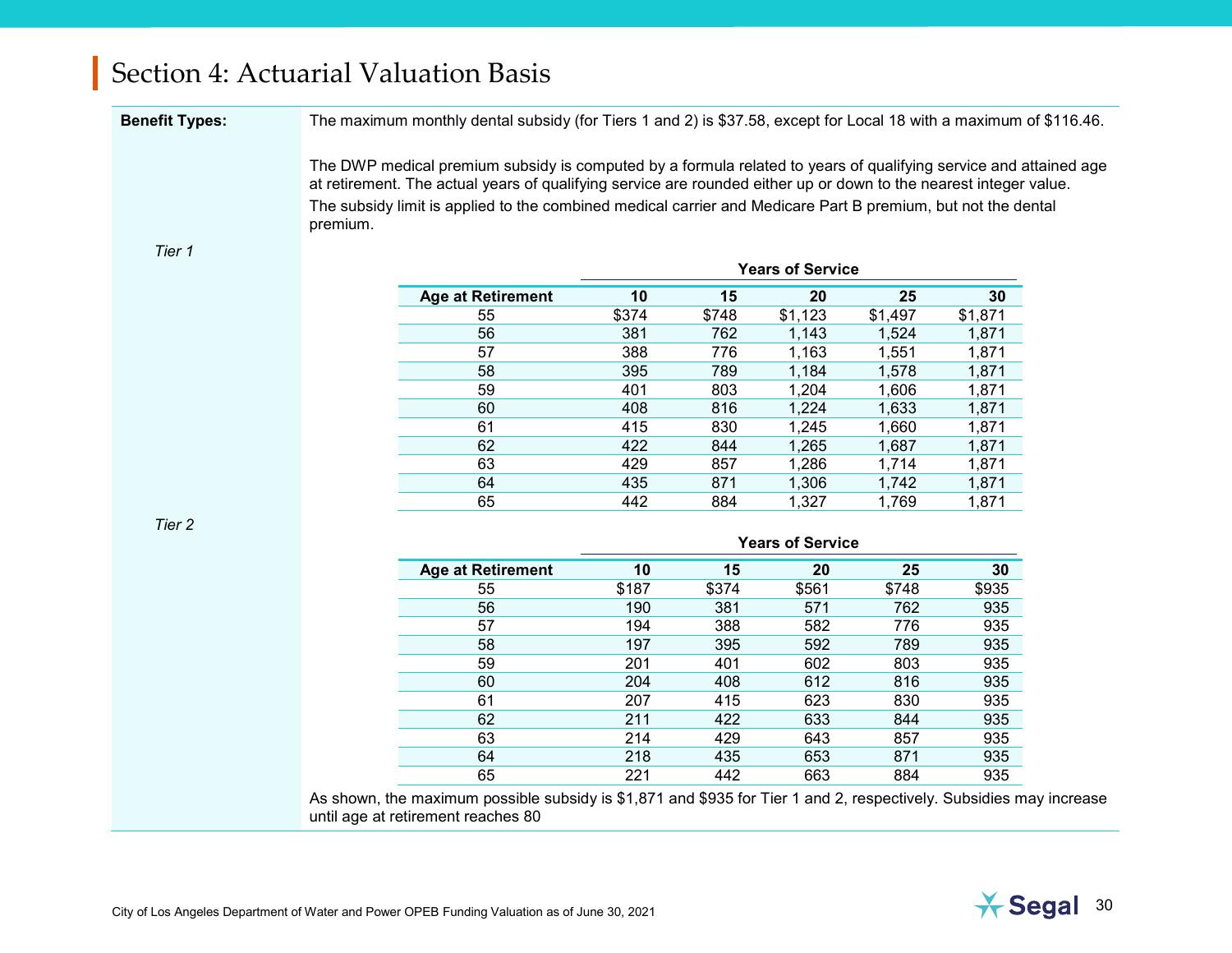| <b>Dependent Coverage:</b>                   | Dependent spouses are eligible for the DWP medical subsidy coverage. Surviving spouses are eligible to receive<br>the DWP medical subsidy that would have been given to the deceased employee or retiree if still living, and only if<br>the surviving spouse was enrolled in the deceased members' plan at the time of the members' death. Surviving<br>spouses and dependent spouses are not eligible for the dental subsidy. |
|----------------------------------------------|---------------------------------------------------------------------------------------------------------------------------------------------------------------------------------------------------------------------------------------------------------------------------------------------------------------------------------------------------------------------------------------------------------------------------------|
| <b>Retiree Contributions:</b>                | To the extent the DWP subsidies are less than the medical or dental premiums, the retiree contributes the cost<br>difference.                                                                                                                                                                                                                                                                                                   |
| <b>Changes in Plan</b><br><b>Provisions:</b> | None.                                                                                                                                                                                                                                                                                                                                                                                                                           |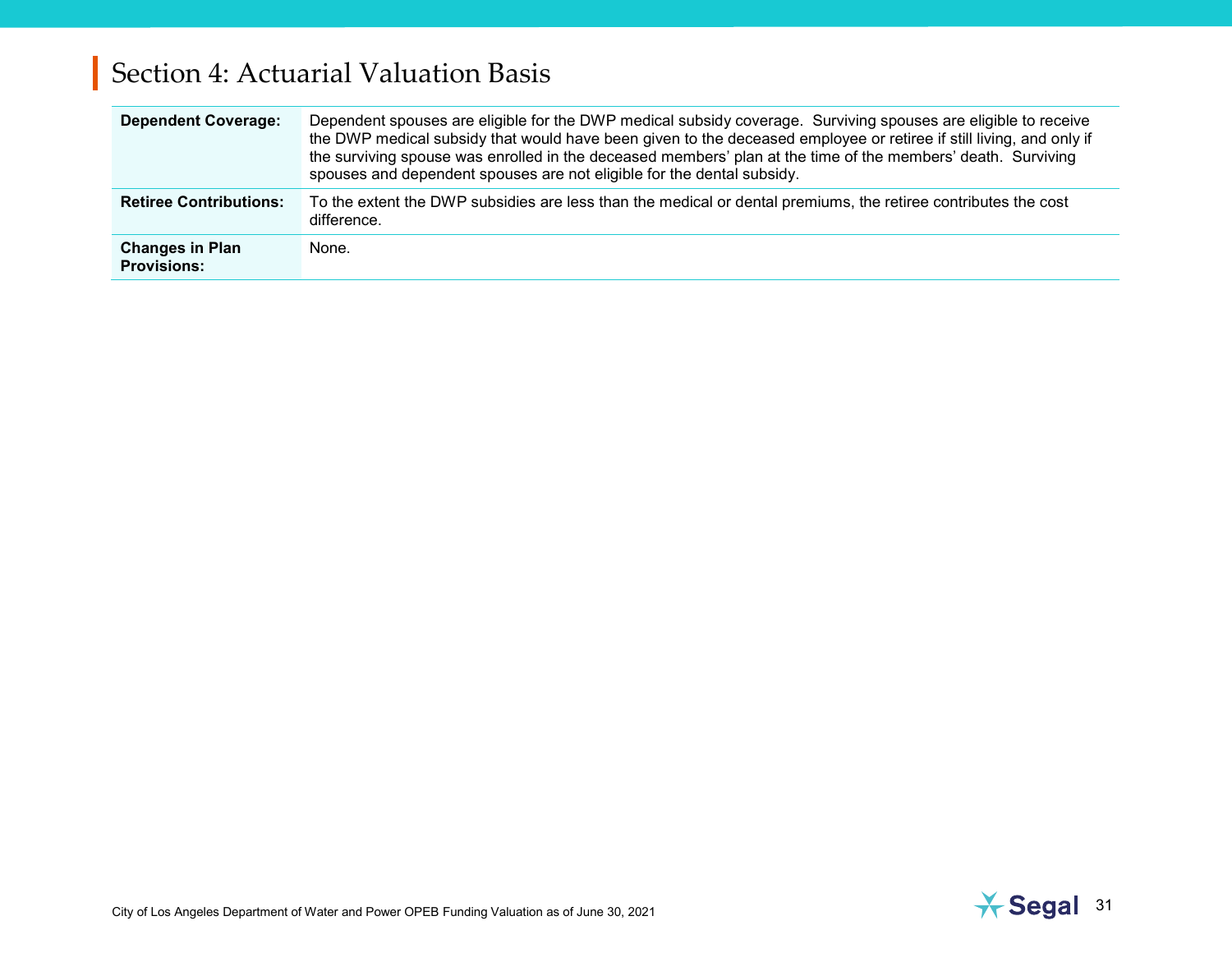### <span id="page-34-0"></span>**Exhibit IV: Definitions of Terms**

The following list defines certain technical terms for the convenience of the reader:

| <b>Assumptions or</b><br><b>Actuarial Assumptions</b>                               | The estimates on which the cost of the Plan is calculated including:                                                                                                                                                                                                                                                                                                                                                                                                                                                             |
|-------------------------------------------------------------------------------------|----------------------------------------------------------------------------------------------------------------------------------------------------------------------------------------------------------------------------------------------------------------------------------------------------------------------------------------------------------------------------------------------------------------------------------------------------------------------------------------------------------------------------------|
|                                                                                     | Investment return — the rate of investment yield that the Plan will earn over the long-term future;                                                                                                                                                                                                                                                                                                                                                                                                                              |
|                                                                                     | Mortality rates — the death rates of employees and pensioners; life expectancy is based on these rates;                                                                                                                                                                                                                                                                                                                                                                                                                          |
|                                                                                     | <b>Retirement rates</b> - the rate or probability of retirement at a given age;                                                                                                                                                                                                                                                                                                                                                                                                                                                  |
|                                                                                     | Turnover rates — the rates at which employees of various ages are expected to leave employment for reasons<br>other than death, disability, or retirement.                                                                                                                                                                                                                                                                                                                                                                       |
| <b>Actuarial Present</b><br><b>Value of Total</b><br><b>Projected Benefits</b>      | Present value of all future benefit payments for current retirees and active employees taking into account<br>assumptions about demographics, turnover, mortality, disability, retirement, health care trends, and other actuarial<br>assumptions.                                                                                                                                                                                                                                                                               |
| <b>Normal Cost</b>                                                                  | The amount of contributions required to fund the benefit allocated to the current year of service.                                                                                                                                                                                                                                                                                                                                                                                                                               |
| <b>Actuarial Accrued</b><br><b>Liability for Actives</b>                            | The equivalent of the accumulated normal costs allocated to the years before the valuation date.                                                                                                                                                                                                                                                                                                                                                                                                                                 |
| <b>Actuarial Accrued</b><br><b>Liability for Retirees</b>                           | The single sum value of lifetime benefits to existing retirees. This sum takes account of life expectancies<br>appropriate to the ages of the retirees and of the interest which the sum is expected to earn before it is entirely paid<br>out in benefits.                                                                                                                                                                                                                                                                      |
| <b>Actuarial Value of</b><br><b>Assets (AVA)</b>                                    | The value of assets used by the actuary in the valution. These may be at market value or some other method used<br>to smooth variations in market value from one valuation to the next.                                                                                                                                                                                                                                                                                                                                          |
| <b>Funded Ratio</b>                                                                 | The ratio AVA/AAL.                                                                                                                                                                                                                                                                                                                                                                                                                                                                                                               |
| <b>Unfunded Actuarial</b><br><b>Accrued Liability</b><br>(UAAL):                    | The extent to which the actuarial accrued liability of the Plan exceeds the assets of the Plan. There is a wide range<br>of approaches to paying off the unfunded actuarial accrued liability, from meeting the interest accrual only to<br>amortizing it over a specific period of time.                                                                                                                                                                                                                                        |
| <b>Amortization of the</b><br><b>Unfunded Actuarial</b><br><b>Accrued Liability</b> | Payments made over a period of years equal in value to the Plan's unfunded actuarial accrued liability.                                                                                                                                                                                                                                                                                                                                                                                                                          |
| <b>Investment Return</b><br>(discount rate)                                         | The rate of earnings of the Plan from its investments, including interest, dividends and capital gain and loss<br>adjustments, computed as a percentage of the average value of the fund. For actuarial purposes, the investment<br>return often reflects a smoothing of the capital gains and losses to avoid significant swings in the value of assets<br>from one year to the next. If the plan is funded on a pay-as-you-go basis, the discount rate is tied to the expected<br>rate of return on day-to-day employer funds. |
| <b>Covered Payroll</b>                                                              | Annual reported salaries for all active participants on the valuation date.                                                                                                                                                                                                                                                                                                                                                                                                                                                      |